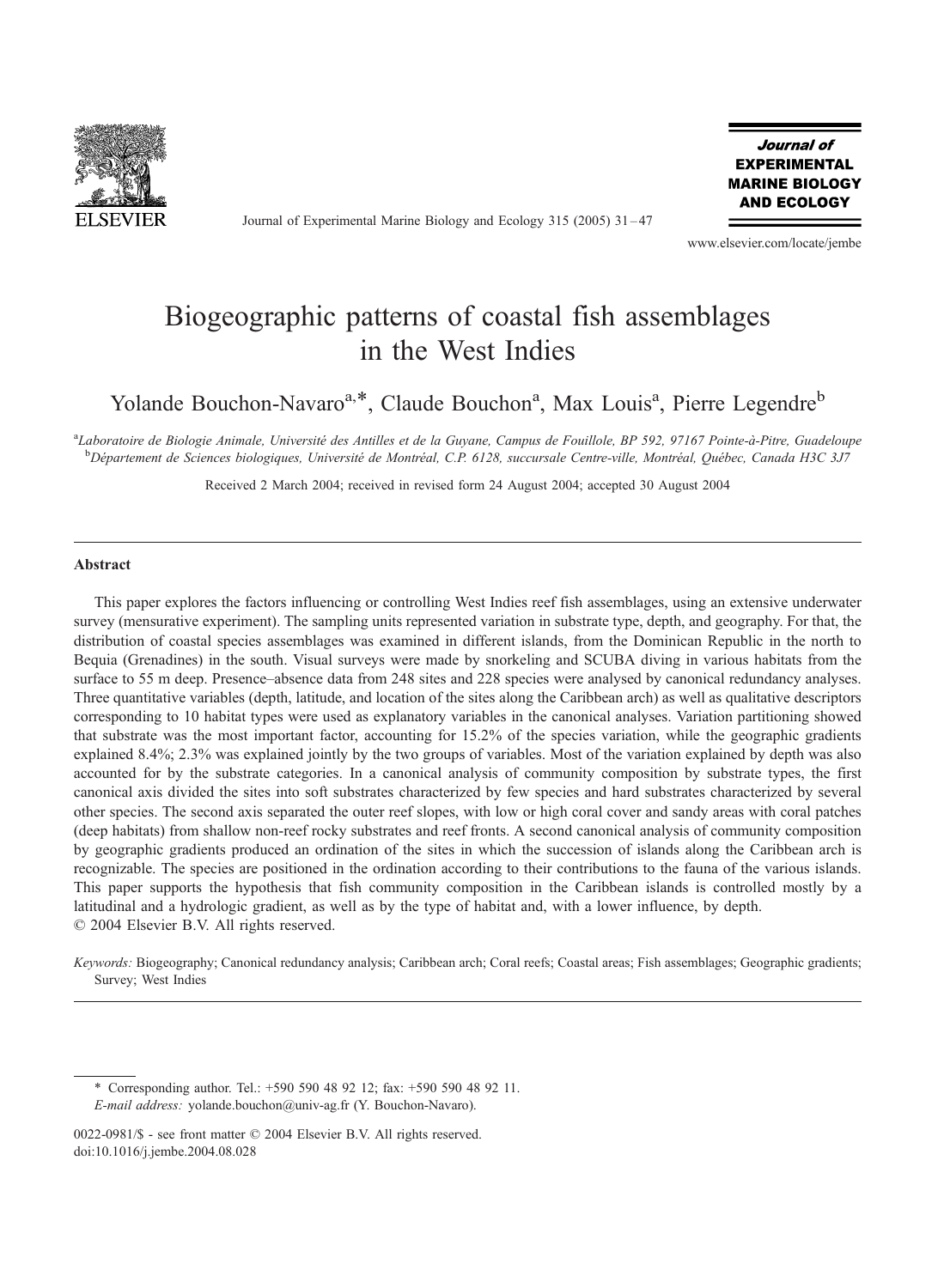# 1. Introduction

Many studies have shown that coral reef fish communities display a very heterogeneous spatial structure, which often reflects the diversity of habitats in the studied areas ([Gladfelter and](#page-15-0) Gladfelter, 1978; Alevizon et al., 1985; Roberts and Ormond, 1987). Heterogeneity occurs at the local reef scale as well as on a regional scale. [Williams \(1991\)](#page-16-0) synthesized knowledge concerning the distribution of reef fishes on coral reefs and pointed out the lack of data concerning Caribbean reef fishes. Up to now, published information on the geographic distribution of Caribbean fish species has only been available for the Bahamas ([Alevizon et al., 1985\)](#page-14-0), Cuba ([Claro et al., 1990\)](#page-15-0), the Virgin Islands ([Gladfelter and Gladfelter, 1978](#page-15-0)), and the French West Indies [\(Bouchon-Navaro and](#page-15-0) Louis, 1986; Bouchon-Navaro, 1997; Bouchon-Navaro et al., 1997). Numerous descriptive studies on reef fish distributions are available for different Indo-Pacific reef areas (Indian Ocean: [Harmelin-](#page-15-0)Vivien, 1977; Letourneur, 1996; Ohman et al., 1997; Red Sea: [Edwards and Rosewell, 1981;](#page-15-0) Roberts and Ormond, 1987; and Pacific Ocean: [Talbot and Goldman, 1972; Chave and Eckert,](#page-16-0) 1974; Williams, 1982; Galzin, 1987; Morize et al., 1990; Kulbicki, 1997). These studies generally concern small geographic areas; only a few authors have worked at broad scale [\(Talbot and Gilbert,](#page-16-0) 1981; Williams, 1982; Williams and Hatcher, 1983; Williams et al., 1986; Galzin, 1987; Hilomen and Gomez, 1988; Galzin et al., 1994; Letourneur et al., 1997).

The distribution of fish species on coral reefs has been related to several factors (e.g., substrate complexity, food availability, water quality, presence of current, wave exposure, available shelters, and coral cover: see [Williams, 1991\)](#page-16-0). In the present study, survey data collected in the West Indies from the Dominican Republic in the north to the Grenadines in the south of the Lesser Antilles are used to test the hypothesis that fish community composition in the Caribbean islands is controlled by latitudinal and hydrologic gradients, as well as by substrate type and depth. The survey (mensurative experiment sensu [Hurlbert, 1984\)](#page-15-0) represented variation in substrate type, depth, and geography.

# 2. Methods

## 2.1. Field methods

In the coastal zones of the different islands ([Fig. 1\)](#page-2-0), visual surveys were conducted in various habitats, from the surface to 55 m depth, by snorkeling in the shallowest areas and by SCUBA diving in deeper zones. A dive consisted of a survey from 30 to 40 min where the same observer (Y B-N) made a list of observed fish species. For Caribbean reef fish, a qualitative sampling of 30 min had been found to be sufficient to flatten the time-species curve [\(Bouchon-](#page-15-0)Navaro et al., 2000). The diver remained at the same depth and in the same type of habitat during each visual survey. The area covered by each qualitative survey was approximately  $1000 \text{ m}^2$ . Because all sites were surveyed by the same observer (Y B-N), the data were comparable and could be used in the analyses, although they may be subject to the observer's bias. The surveys were conducted as part of environmental assessment work carried out in various islands of the Caribbean crescent for 13 years (1982 to 1995). There was no temporal pattern in the sampling design. A total of 248 sites were surveyed in the West Indies. The sites were distributed from north to south as follows: 10 in Puerto Viejo (PV) in the Dominican Republic, 26 in Anguilla (AN), 43 in Saint Martin (SM), 32 in Saint-Barthélemy (SB); 64 sites in the Guadeloupe archipelago (GU), located in four areas: Grand Cul-de-Sac Marin (CS), Pigeon Island (PG), Saint-François (SF), and Marie-Galante (MG); 50 sites in Martinique (MA), and 23 in Bequia (BQ) in the Grenadines. The exact locations of the sites are given in [Bouchon-Navaro \(1997\).](#page-15-0) [Table 1](#page-3-0) summarizes the distribution of the 248 survey sites according to the types of habitat and depth classes in the seven islands.

## 2.2. Statistical analyses

The 'sites by species' community composition table  $(248\times231)$  contained presence–absence data. They were subjected to the Hellinger transformation, which consists in expressing each presence as a fraction of the total number of species observed at the site and taking the square root of the fraction. [Legendre and Gallagher \(2001\)](#page-15-0) have shown that this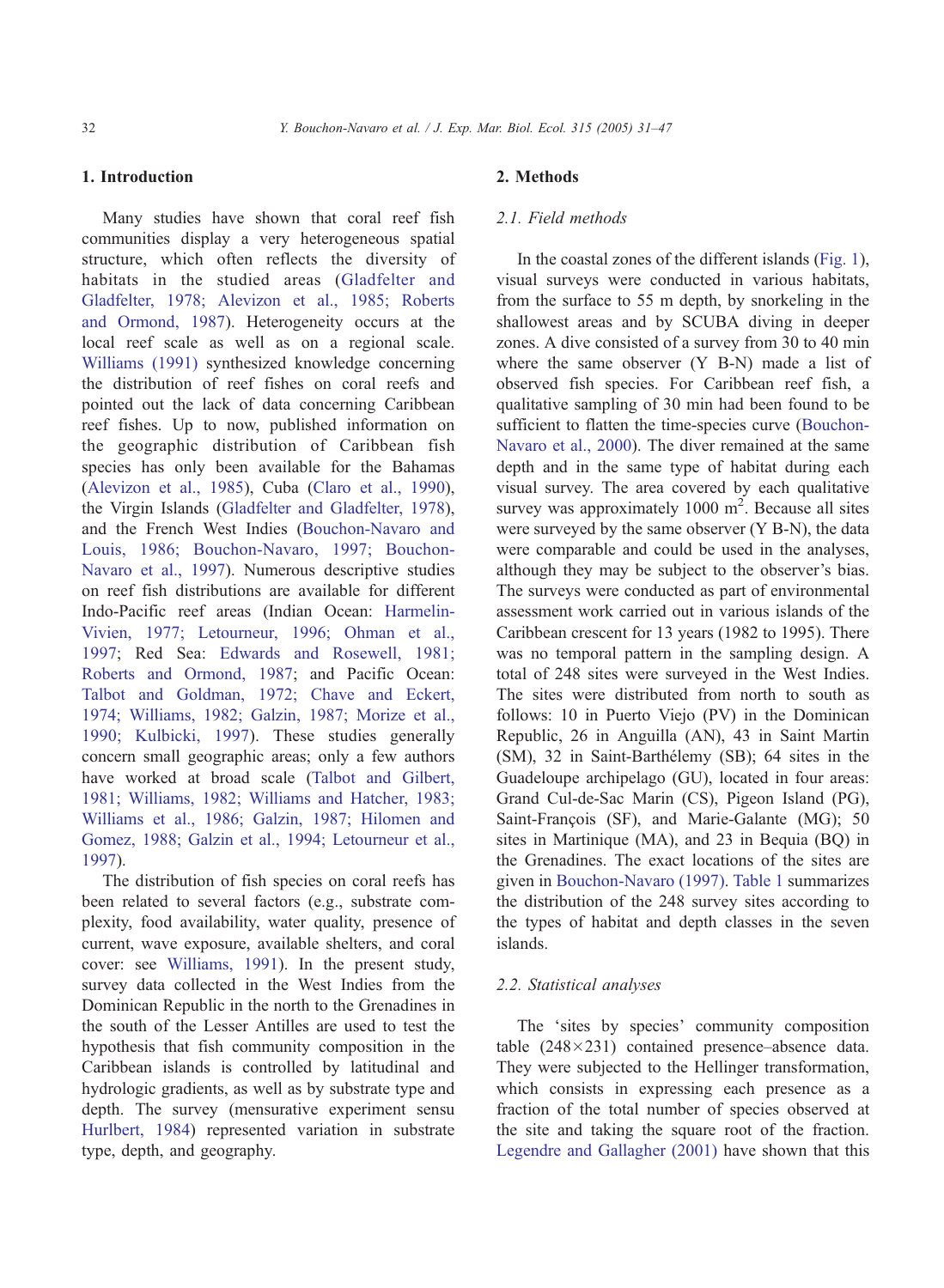<span id="page-2-0"></span>

Fig. 1. Surveyed sites (bold names) in the Caribbean.

transformation makes species presence-absence or abundance data amenable to linear ordination methods such as principal component analysis (PCA) or canonical redundancy analysis (RDA).

The following explanatory variables were used in the analyses: (1) 10 habitat types (binary variables): SA: pure sand areas; SC: sandy areas with coral patches; SG: seagrass beds; BC: seagrass beds with coral patches; FN: fields of coralline nodules; RF: reef flats; RC: reef fronts; OLC: outer reef slopes with low coral cover; OHC: outer reef slopes with high coral cover; RS: non-reef rocky substrates ([Table 1\)](#page-3-0). (2) Geographic gradients: latitude and location of the sites along the Caribbean Arch. Latitude was included to test the hypothesis that community composition varied along the latitudinal gradient: the site latitude values ranged from  $13^{\circ}$  to  $18^{\circ}30'$ N. Position along the Caribbean arch tested the hypothesis of an influence of the northward current that dominates the hydrology of the Antilles, which is a combination of the North-Equatorial and Guiana currents. Bequia (BQ) had position 0. The islands received increasing position values along a broken line going from island to island, in the following order: Bequia (BQ), Martinique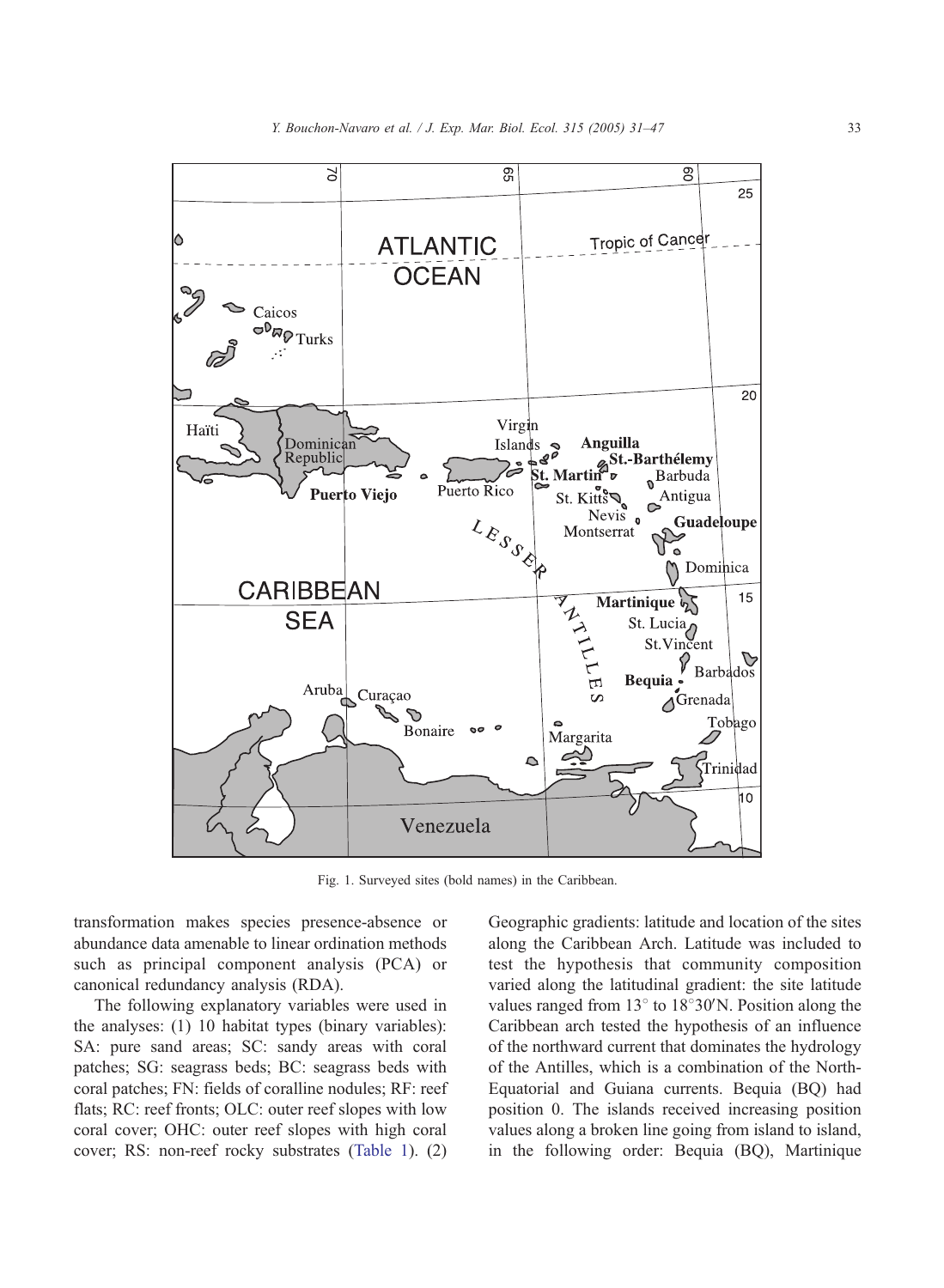<span id="page-3-0"></span>

| I<br>$\sim$<br>. . |  |
|--------------------|--|
|--------------------|--|

Number of survey sites (total: 248) by habitat class (top) or depth class (bottom) in each island

|                                      | PV | AN       | <b>SM</b> | <b>SB</b> | GU                | MA       | <b>BQ</b> | No. of<br>survey |
|--------------------------------------|----|----------|-----------|-----------|-------------------|----------|-----------|------------------|
|                                      |    |          |           |           |                   |          |           | sites            |
| Habitat classes                      |    |          |           |           |                   |          |           |                  |
| SA: pure sand areas                  |    |          |           |           | 3                 |          |           |                  |
| SC: sandy areas with coral patches   |    |          |           |           |                   | 11       |           | 16               |
| SG: seagrass beds                    |    |          |           |           |                   |          |           | 23               |
| BC: seagrass beds with coral patches |    |          |           |           |                   |          |           | 13               |
| FN: fields of coralline nodules      |    |          |           |           | $\mathbf{\Omega}$ |          |           | 8                |
| RF: reef flats                       |    |          |           |           | 12                |          |           | 21               |
| RC: reef fronts                      |    | $\theta$ |           |           |                   |          |           | 18               |
| RS: rocky substrates                 |    | 10       |           |           |                   | 6        |           | 35               |
| OLC: outer slopes, low coral cover   |    | 6        |           | 6         |                   |          |           | 19               |
| OHC: outer slopes, high coral cover  |    | 11       | 15        | 9         | 27                | 22       | 3         | 88               |
| Depth classes                        |    |          |           |           |                   |          |           |                  |
| $1 - 10$ m                           | 10 | 13       | 34        | 18        | 40                | 26       | 17        | 158              |
| $11 - 20$ m                          |    | 13       | 9         | 12        | 18                | 21       |           | 77               |
| $21 - 30$ m                          |    | 0        |           |           | 2                 |          |           | Q                |
| $31 - 40$ m                          |    |          |           |           | 3                 |          |           |                  |
| 55 m                                 |    |          |           | 0         |                   | $\theta$ |           |                  |

Island codes: PV=Puerto Viejo (in the Dominican Republic), AN=Anguilla, SM=Saint Martin, SB=Saint-Barthe´lemy, GU=Guadeloupe (GU), BQ=Bequia (in the Grenadines).

(MA), Guadeloupe (GU; sites CS, MG, PG, SF all received the same island position), Saint-Barthélemy (SB), Saint Martin (SM), Anguilla (AN), and Puerto Viejo (PV) in the Dominican Republic. Latitude and position along the Caribbean arch were centred on their respective means and developed (separately) as third-order polynomials, in order to allow the expression of nonlinear effects of these variables on community composition. (3) Water depth (quantitative variable: 1 to 55 m, coded in five depth classes).

Variation partitioning ([Borcard et al., 1992;](#page-15-0) Borcard and Legendre, 1994) was computed to partition the variation of the Hellinger-transformed fish community composition data among three or four groups of explanatory variables: substrate classes, geographic gradients (latitude and Caribbean arch), and depth. Partitioning among three explanatory matrices has been described by [Quinghong and](#page-15-0) Bråkenhielm (1995) and [Anderson and Gribble](#page-14-0) (1998). Canonical partitioning and tests of the fractions of variation were performed using a program written by P. Legendre.

The transformed fish data were related to the explanatory variables using the RDA procedure of the program CANOCO version 4.5 [\(ter Braak and](#page-16-0) Smilauer, 2002). In this method, the ordination axes are constrained to be linear combinations of the environmental variables ([Rao, 1964; Legendre and](#page-15-0) Legendre, 1998). Permutation tests provided information on the statistical significance of the species– environment canonical relationship.

## 3. Results

A total of 228 identified species, plus 3 unidentified juvenile species, belonging to 59 families were observed during the present study (Appendix A). [Table 2](#page-4-0) gives the number of families and species observed at the survey sites in the seven islands. Search for a trend in these numbers was conducted by computing Kendall's rank correlation coefficients between the four fish variables in [Table 2](#page-4-0) and the rank order of the islands ([Kendall and Ord, 1990\)](#page-15-0). A significant Kendall's coefficient, at the 5% significance level, was only found for the number of species per survey in reef areas ( $P=0.002$ ). That suggests the existence of a decrease in fish biodiversity per unit of reef surface along the Caribbean arch from Bequia to Puerto Viejo in the Dominican Republic.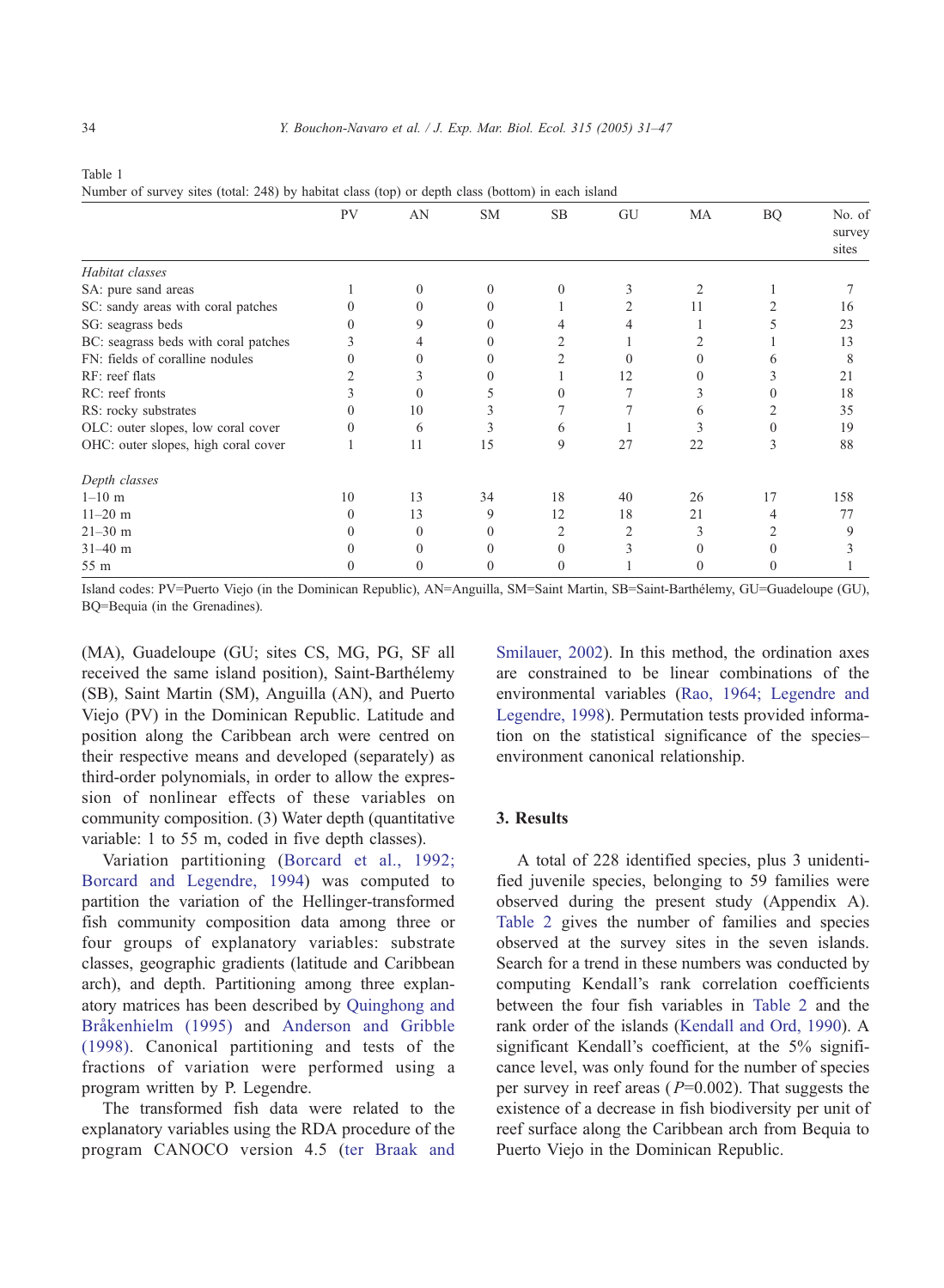| Table 2<br>Island coordinates, number of fish families and species per survey, and number of species in all habitats and in the reef areas only |               |                      |          |         |              |                                         |
|-------------------------------------------------------------------------------------------------------------------------------------------------|---------------|----------------------|----------|---------|--------------|-----------------------------------------|
| Islands                                                                                                                                         | Latitude      | Longitude            | No. of   | No. of  |              | Average number of species per survey in |
|                                                                                                                                                 | $\mathcal{N}$ | $^{\circ}\mathrm{W}$ | families | species | All habitats | Reef areas                              |
| Puerto Viejo<br>(Dominican Republic)                                                                                                            | 18.3          | 70.5                 | 28       |         |              | 22                                      |

|  |  |  |  | Island coordinates, number of fish families and species per survey, and number of species in all habitats and in the reef areas only |
|--|--|--|--|--------------------------------------------------------------------------------------------------------------------------------------|
|--|--|--|--|--------------------------------------------------------------------------------------------------------------------------------------|

Anguilla 18.2 63.1 39 113 26 26 Saint Martin 18.1 63.0 42 135 25 29 Saint-Barthélemy 17.9 62.9 34 114 26 30 Guadeloupe 16.3 61.6 48 167 30 32 Martinique 14.7 61.0 42 150 31 32 Bequia 13.0 61.2 45 123 24 33

The islands are presented in order of decreasing latitudes.

#### 3.1. Variation partitioning

<span id="page-4-0"></span>Table 2

Fig. 2a shows the results of variation partitioning. Separately, the three main factors each explained a significant portion of the variation of community composition ( $P=0.001$  after 999 permutations of residuals under the reduced model). Substrate classes were the main factor affecting variation. Two-thirds of



Fig. 2. (a) Variation partitioning results, given as percentage (%) of the variation of the Hellinger-transformed fish presence–absence data table, among three sets of explanatory variables (substrate classes, geographic gradients, and depth); (b) results of a refined analysis in which position along the Caribbean arch and latitude, each represented by a third-order polynomial, formed separate explanatory datasets. Since it is not possible to display four intersecting circles in a plane, the variation explained by depth is separated into a circle and an ellipse (grey). The contents of the ellipse are detailed above the graph. The proportions of variation depicted by the circles and ellipses are approximative.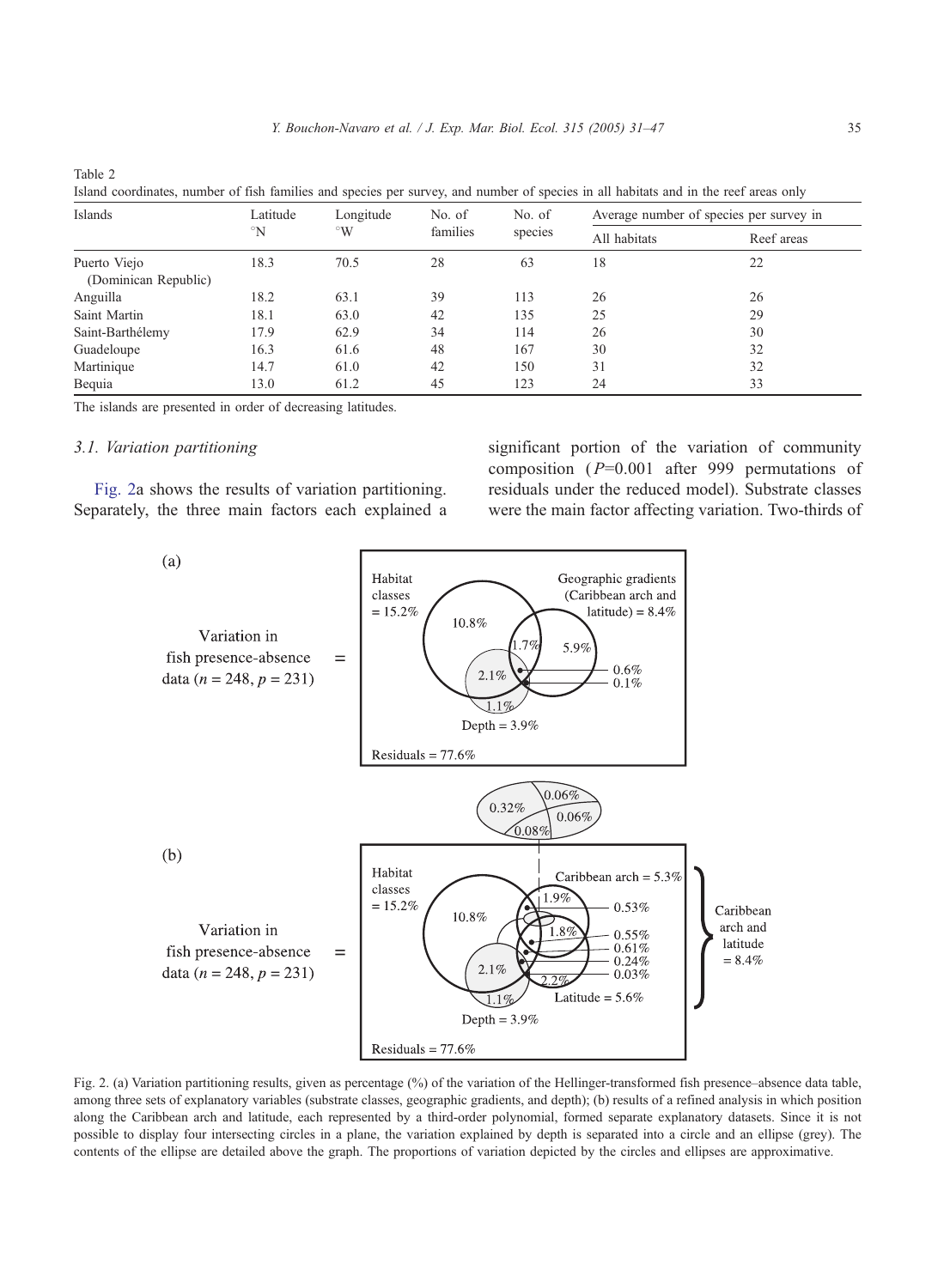the variation explained by depth was also explained by the substrate types. Three-quarters of the variation explained by the six geographic gradient variables were not explained by the substrate classes. The variation among islands is thus mostly independent of substrate classes, most substrate types being found in most islands. Some substrate types were, however, found mostly in the sites surveyed in some islands, causing the appearance of a significant fraction of variation  $(1.7\% + 0.6\% = 2.3\%)$  explained jointly by the two sets of variables. This result was confirmed by analysing a contingency table crossing the islands to the substrate types ([Table 1\)](#page-3-0). This analysis showed that there are significant differences among islands in the distribution of substrate types ( $\chi^2$ =180.47, *df*=54,  $P<0.0001$ ). The fish community variation  $(8.4\%)$ , explained by the six geographic gradient variables, was identical to that explained by six dummy variables representing the seven islands. This result was expected because six correctly coded variables are sufficient to explain the variation among seven islands. A large amount of variation (77.6%) was not explained by the environmental and spatial variables. This was expected due to the large number of species present in the Caribbean Sea and the random appearance (and thus irregular recording) of species during a 30-min survey.

[Fig. 2b](#page-4-0) shows the results of the partitioning with the three polynomial terms describing the positions of the islands along the Caribbean arch separate from the three polynomial terms describing latitude. In each case (arch and latitude), the 1st, 2nd, and 3rd degree polynomial terms were significant in a forward selection procedure of explanatory variables, showing that the relationship of community composition to arch position on the one hand, and latitude on the other hand, was not linear. Significance of these polynomial terms supported our two hypotheses of relationship of community structure to geography. The two geographic variables explained nearly the same proportion of the fish community variation (5.3% for position along the Caribbean arch, 5.6% for latitude), with about half of that proportion (2.5%) explained jointly by the two gradient polynomials. The amount of variation explained jointly by the geographic position variables and depth is small, totaling 0.8%.

These results indicate that we should analyse the community variation explained by substrate types and then by geographic positions. Depth provides very little exclusive explanation (1.1%) besides the 2.1% that can also be explained by substrate types.

#### 3.2. Species–substrate relationships

Canonical redundancy analysis showed that the 10 habitat classes explained 15.2% of the variation in the Hellinger-transformed species presence-absence data, as we saw in Section 3.1. The relationship was highly significant ( $P=0.001$  after 999 random permutations of residuals under the reduced model).

[Fig. 3](#page-6-0) is a biplot showing the species (lines) and habitat classes (squares) with respect to canonical axes 1 and 2. The 248 individual survey sites are not shown. The first two canonical axes explain 10.3% of the variation in the species data and 67.4% of the species–environment relationship. Only the 34 species that have a higher than 10% fit in the space of axes 1 and 2 are shown; those species are fitted at 14–50% in the full canonical space (nine axes). A few species are pointing to the right of the biplot, where soft bottom habitats are found; the most important ones in that group are: Halichoeres poeyi (Hal poe), Sparisoma radians (Spa rad), and Halichoeres bivittatus (Hal biv). The hard substrate habitats are found on the left of the figure. Most of the species vectors are pointing in that direction. The species that are best-fitted by the canonical plane and are pointing in the upper-left direction, towards the "outer reef slopes" with "low [or high] coral cover" and "sand with coral patches" substrates, are: Halichoeres garnoti (Hal gar), Stegastes partitus (Ste par), Chromis cyanea (Chr cya), Cephalopholis fulva (Cep ful), and Holacanthus tricolor (Hol tri). The most important species pointing in the lower-left direction, towards "non-reef rocky substrate" and "reef front", are: Sparisoma viride (Spa vir), Acanthurus coeruleus (Aca coe), Microspathodon chrysurus (Mic chr), Sparisoma rubripinne (Spa rub), Stegastes leucosticus (Ste leu), Abudefduf saxatilis (Abu sax), Ophioblennius atlanticus (Oph atl), and Halichoeres radiatus (Hal rad).

The seven islands as well as the four Guadeloupe survey areas were projected as supplementary variables onto this biplot (triangles). They were not included in the canonical analysis. Their presence in [Fig. 3](#page-6-0) serves as a visual interpretation of the unbalance of the survey described in [Table 1](#page-3-0) (top).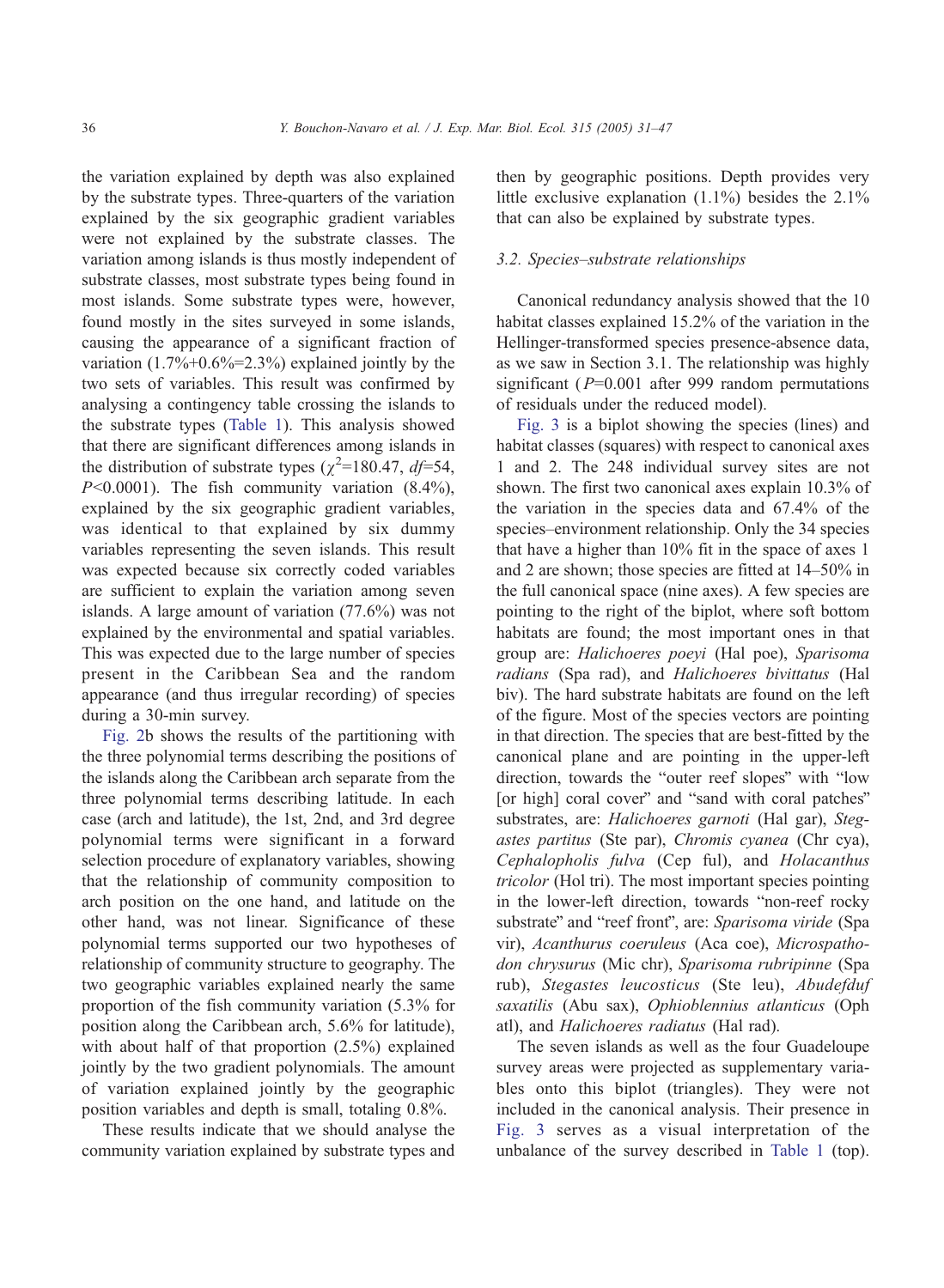<span id="page-6-0"></span>

Fig. 3. RDA of fish presence–absence with respect to substrate types (squares). The centroids of the seven islands and the four Guadeloupe survey areas (triangles) are projected as supplementary variables. Lines: 34 species fitted at more than 10% in the space of canonical axes 1 and 2; the species coordinates were divided by 10. Proportion of the fish community composition variation accounted for by all nine canonical axes: 15.2%. Axis 1: 6.2%; axis 2: 4.1%.

For instance, many sites in Martinique (MA) were described as "sand with coral patches" and "outer slope, high coral cover". The triangle representing Martinique is at the centroid of the positions of the individual Martinique sampling sites (not shown in the figure). It is near the symbols representing these two categories of environment. Many sites in Anguilla (AN) were classified as "seagrass beds", "non-reef rocky substrates", and "outer slope with high coral cover"; the triangle representing the centroid of the Anguilla survey sites is located inbetween the symbols representing these three environmental categories in the graph. The four areas studied in Guadeloupe (GU) are quite varied in habitat composition.

## 3.3. Broad-scale biogeographic structure

Redundancy analysis was also used to study the biogeographic relationship of the Hellinger-transformed fish presence–absence data to the geographic gradients. The gradients explained 8.4% of the variation in the fish data, as we saw in Section 3.1; the relationship was highly significant ( $P=0.001$  after 999 random permutations of residuals under the reduced model).

Analysis of the community composition data by a table of dummy variables representing the seven islands produced the exact same canonical analysis as described above, with the same total amount of explained variation and the same canonical axes. It is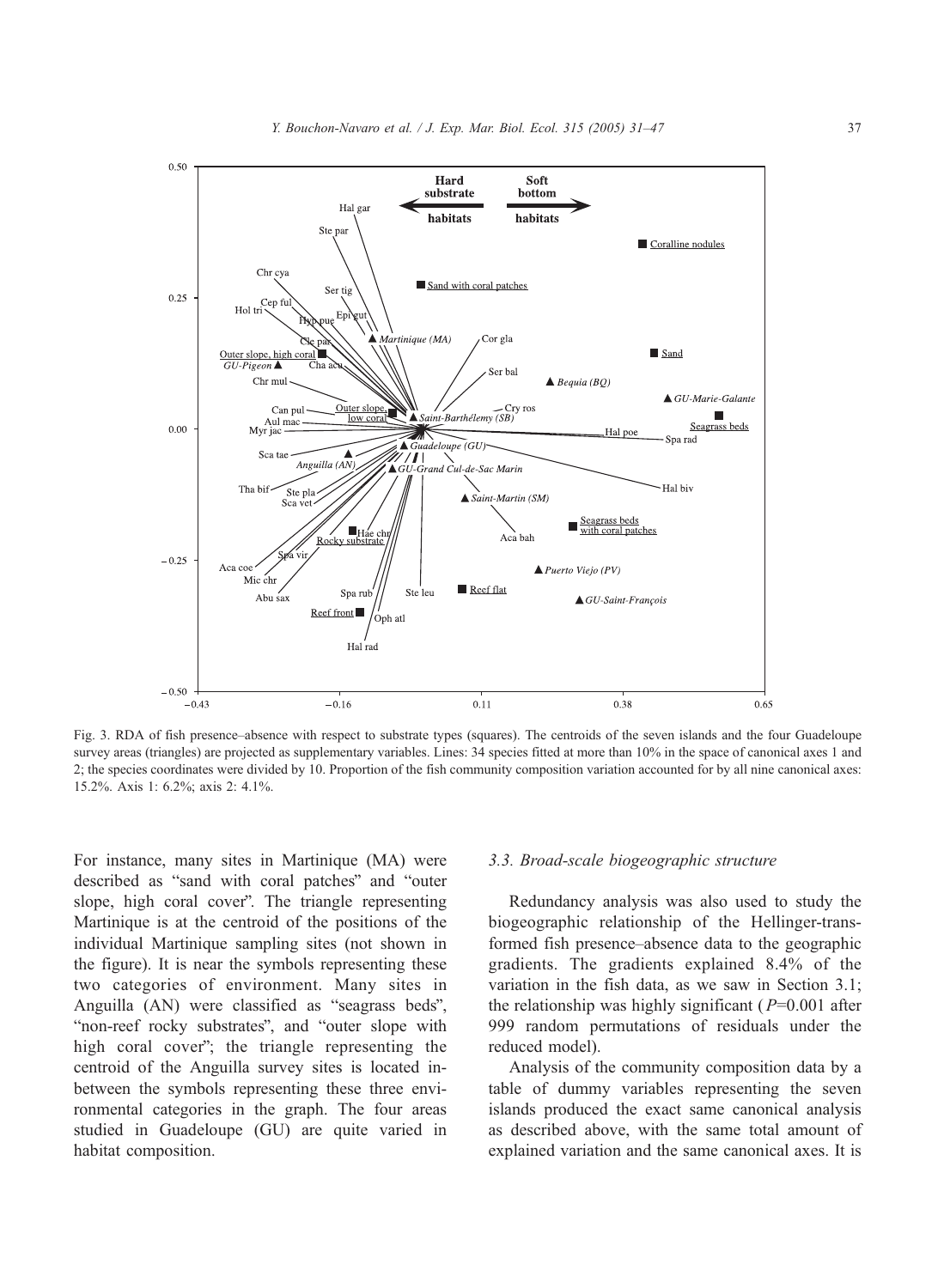thus legitimate to represent the seven islands in Fig. 4; symbols for islands are located at the centroids of the sites surveyed in each island. The four Guadeloupe areas are represented by symbols located at the centroid of the corresponding survey sites.

The biplot in Fig. 4 shows the species (lines) and the six gradient variables (arrows) with respect to canonical axes 1 and 2; the 248 individual survey sites are not shown. The first two canonical axes explain 5.1% of the variation in the species data and 60.2% of the species–environment relationship. The quadratic and cubic gradient variables derived from latitude and position along the Caribbean arch, which were all statistically significant, indicate that community composition varied in a nonlinear fashion along these complementary gradients.

Only the 18 species that have a higher than 10% fit in the space of axes 1 and 2 are shown; those species are fitted at 11–46% in the full canonical space (6 axes). As shown in [Table 2,](#page-4-0) the number of fish species per census generally decreases along the gradient from Bequia to Puerto Viejo, especially on the reefs. Most of the species shown in the figure are found in the right-hand portion of the graph. Three are ubiquitous species, found in all islands and in most or all sites of Guadeloupe: Mulloidichthys martinicus (Mul mar), *Chromis multilineata* (Chr mul), and Stegastes partitus (Ste par). Four species are found



Fig. 4. RDA of fish presence-absence with respect to geographic gradients (bold arrows). The centroids of the seven islands and the four Guadeloupe survey areas (triangles) are projected as supplementary variables. The succession of islands along the Caribbean arch is materialized by a dashed broken line. Lines: 18 species fitted at more than 10% in the space of canonical axes 1 and 2; the species coordinates were divided by 10. Proportion of the fish community composition variation accounted for by all six canonical axes: 8.4%. Axis 1: 3.3%; axis 2: 1.8%.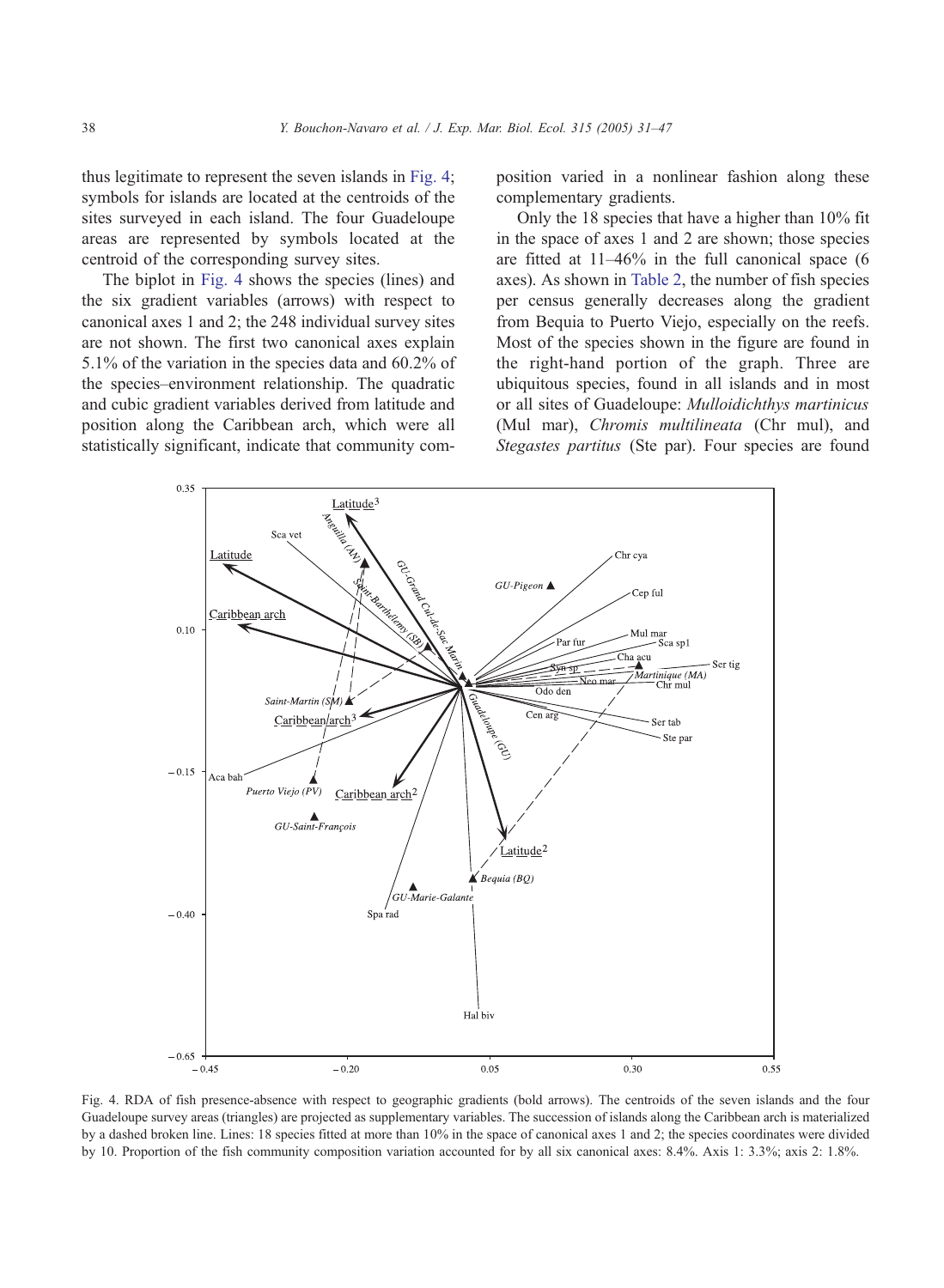in most or all islands, but not in the Saint-François area of Guadeloupe, hence the position of the Saint-François centroid in the third quadrant of the figure: Chromis cyanea (Chr cya), Cephalopholis fulva (Cep ful), Serranus tigrinus (Ser tig), and Serranus tabacarius (Ser tab). Three species were found in Bequia, Martinique and Guadeloupe (although not in Saint-François): Paranthias furcifer (Par fur), Chaetodon aculeatus (Cha acu), and Neoniphon marianus (Neo mar). Two species were found in Bequia and Martinique only: Odontoscion dentex (Odo den) and Centrogype argi (Cen arg), and two in Martinique only: Scarus sp.1 (Sca sp1) and Synodus sp. (Syn sp).

A few species are pointing to the left of the biplot; they are ubiquitous species. Scarus vetula (Sca vet) was found everywhere except in Martinique. Acanthurus bahianus (Aca bah) was seen in all sites, although less frequently in Martinique and in the Grand Cul-de-Sac Marin of Guadeloupe, hence its position in the third quadrant of the figure. Sparisoma radians (Spa rad) and Halichoeres bivittatus (Hal biv) were found in all islands except Anguilla; this is why these species' vectors are pointing downwards.

## 4. Discussion

[Robins \(1971\)](#page-16-0) estimated from 2000 to 2500 the number of fish species in the Tropical West Atlantic, half of them living in the coastal waters of continental shelves. Within the Caribbean area, 912 species are known from Cuban waters [\(Claro, 1994\)](#page-15-0), between 500 and 600 in the Bahamas (Bölkhe and Chaplin, 1968) and Florida ([Starck, 1968\)](#page-16-0), and about 400 in the Virgin Islands [\(Clavijo et al., 1980\)](#page-15-0). For comparison, about 800 coastal species, including reef and shore fishes, indigenous freshwater and epipelagic fishes, are known in Polynesia [\(Randall, 1985\)](#page-15-0), and more than 1000 in New Caledonia [\(Rivaton et al., 1989](#page-16-0)). The relative paucity of the Caribbean ichthyofauna compared to the Indo-Pacific region (about 4000 species, see [Myers, 1991\)](#page-15-0) is well known. Species living in mangroves, pelagic species, as well as fish living in deep waters were not included in the present study. Destructive sampling techniques are necessary to collect species rarely observed by divers during the day, such as fishes living in the reef crevices, inside the sediment, or hidden beneath the canopy of seagrass beds; these techniques were not used in our surveys. As a consequence, the list of species (228) observed in the course of the present study is certainly not exhaustive.

Several factors have been related to the distribution of fish species on coral reefs: substrate complexity, food availability, water quality, presence of current, wave exposure, available shelters, coral cover, etc. ([Williams, 1991\)](#page-16-0). The factors that were considered in the present study were habitat types, geographical locations of the sites, and depth. We showed that the most important factor affecting community composition is the type of habitat. Communities living on soft bottoms (seagrass beds, sandy areas, and nodule fields) were different from those living on hard substrata. Other quantitative studies carried out in the West Indies have also shown the importance of topographic complexity for the structure of fish communities [\(Risk, 1972; Gladfelter](#page-15-0) and Gladfelter, 1978; Luckhurst and Luckhurst, 1978; Kaufman and Ebersole, 1984; Alevizon et al., 1985). Greenfield and Johnson (1990) have shown the importance of habitat types for the structure of Blennioid communities, which are composed of cryptic and sedentary species closely associated to the seafloor.

[Galzin and Legendre \(1987\)](#page-15-0) distinguished four assemblages for the fish communities of a Polynesian reef, which they related to different geomorphological structures: fringing reef, lagoon, reef front, and outer reef slope. In the same way, in a detailed study of reef flats in the Réunion Island, [Letourneur \(1996\)](#page-15-0) distinguished three assemblages: back-reef, inner reef flats, and outer reef flats. This type of separation of communities in shallow areas was not found in the West Indies. Instead, a relatively homogeneous community, from a qualitative point of view, was observed from the surface to a depth of about 5 m. This can be linked to the lower level of morphologic differentiation of the lagoon and reef flat areas of Caribbean reefs, compared to those of the Indo-Pacific. However, [Gladfelter and Gladfelter \(1978\)](#page-15-0), who analysed quantitatively the fish communities of a lagoon of Saint Croix (one of the Virgin Islands), pointed out structural variation that they linked to habitat differences. More detailed quantitative surveys, at the level of each type of reef, could reveal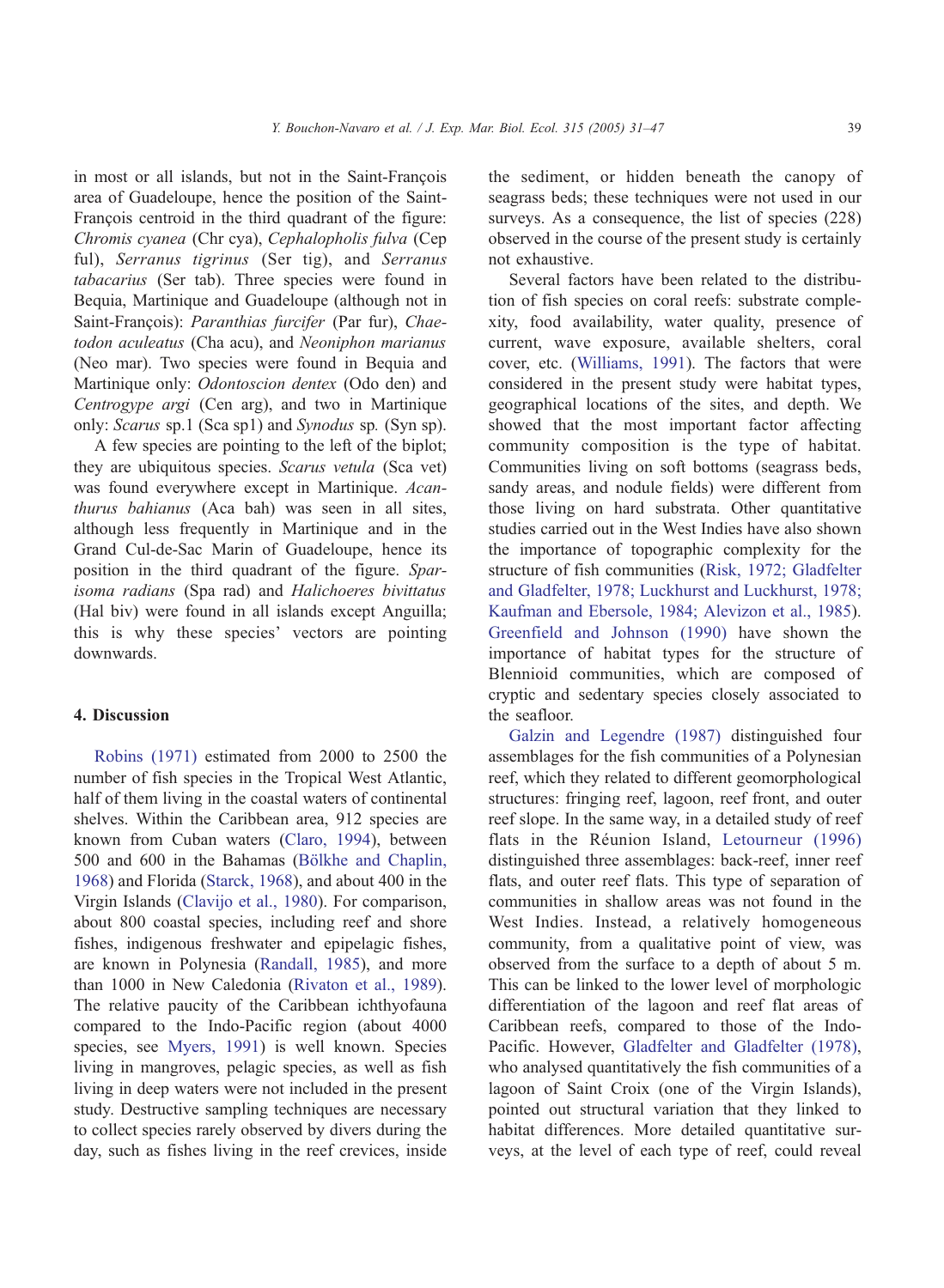more clear-cut differences between fish assemblages living in different habitats.

For outer-slope reefs, [Galzin \(1987\)](#page-15-0) described a unique assemblage of species found between 3 and 30 m on the Tiahura site of Moorea Island (French Polynesia). On the reefs of Tulear (Madagascar), [Harmelin-Vivien \(1977\)](#page-15-0) recognized an assemblage of species living in shallow zones and a deeper community  $(>20 \text{ m deep})$ . A deep fish community was observed below 30 m on other reefs of the Indo-Pacific ([Gosline, 1965; Goldman and Talbot, 1976\)](#page-15-0). In the Antilles, from a qualitative point of view, two assemblages were found on reef slopes: a shallowwater and a deeper community. The upper limit of the deeper community is at about 6–8 m and its depth limit follows the limits of the reef growth (30– 50 m; [Bouchon-Navaro et al., 1997\)](#page-15-0). From observations made with a submersible off Jamaica and off the reefs of Belize, [Colin \(1974\)](#page-15-0) noted the presence of a deep fish community below 50 m. [Dennis and](#page-15-0) Bright (1988) made observations down to 200 m; they also found that the depth limit of typical reef ichthyofauna was about 45 m in the North Western part of the Gulf of Mexico. In the present study, depth was the least important of the three groups of factors investigated. Only 1.2% of the community composition variation was explained by depth only; most of the variation explained by depth (2.7%) was also explained by habitat types. It does not mean that depth is not an important predictor of community composition; it only means that it is redundant with habitat types, which are also distributed according to depth.

The presence–absence data analysed in the present study support the hypothesis of the presence of two complementary biogeographic gradients in the West Indies: a south-to-north latitudinal gradient and a gradient along the Caribbean arch, from the Grenadines to the Dominican Republic. The polynomial Caribbean arch variables tested the hypothesis of an influence on community composition of the northward current that dominates the hydrology of the Caribbean, which is a combination of the North-Equatorial and Guiana currents. Community composition reacted in a nonlinear way to these two gradients.

These gradients were particularly noticeable for fish assemblages living below 6- to 10-m depth. The

communities found in shallow waters are more homogeneous across the Caribbean, although some differentiation is evident. From our present state of knowledge on the biogeography of the Caribbean ichthyofauna, it is difficult to provide an explanation for the gradients in community composition. A first suggestion is to search for a link with water circulation and, through it, the distribution of fish planktonic larvae. As mentioned above, the Caribbean arch is swept from south to north by the northern branch of the North-Equatorial Atlantic current. Because the richness gradient observed in the present study is caused by a larger number of species in the south, the general circulation of water, directed to the north, cannot be invoked as a cause. A study of the population genetics of some species in the Caribbean would be useful to understand the faunal migrations between islands. The gradients observed in the present study could also be due to the different types of habitat available in the different islands, as well as their different amounts of coral coverage, which could produce more or less favourable conditions for the development of juveniles (availability of food, food supply, substrate complexity with different coral cover, etc.). More detailed quantitative work on the fish fauna and other benthic communities, especially in the extreme parts of the Caribbean arch, would be necessary to study this problem.

In a study of the distribution of coastal fishes in the Western Tropical Atlantic, from the Gulf of Mexico to the South of Brazil, [Robins \(1971\)](#page-16-0) distinguished three main zones: (1) a northern zone that stretches from Cape Canaveral on the east coast of Florida to Yucatán, including the Gulf of Mexico. The Cuban fauna and, to a lesser extent, that of Jamaica belong to that region. (2) A southern zone that includes the northern coast of Brazil, Guyana, and Venezuela to the northern portion of Columbia. (3) An intermediate zone in the middle, from Columbia to Nicaragua, where a mixture of the northern and southern ichthyofaunas is found. Concerning the insular fauna, [Robins \(1971\)](#page-16-0) did not provide any delimitation and noted the lack of data concerning Haiti and the Dominican Republic. The southern limit of his intermediate zone is the islands of Fernando de Noronha, which may represent the southern outpost of tropical insular fauna. The Bermudan region is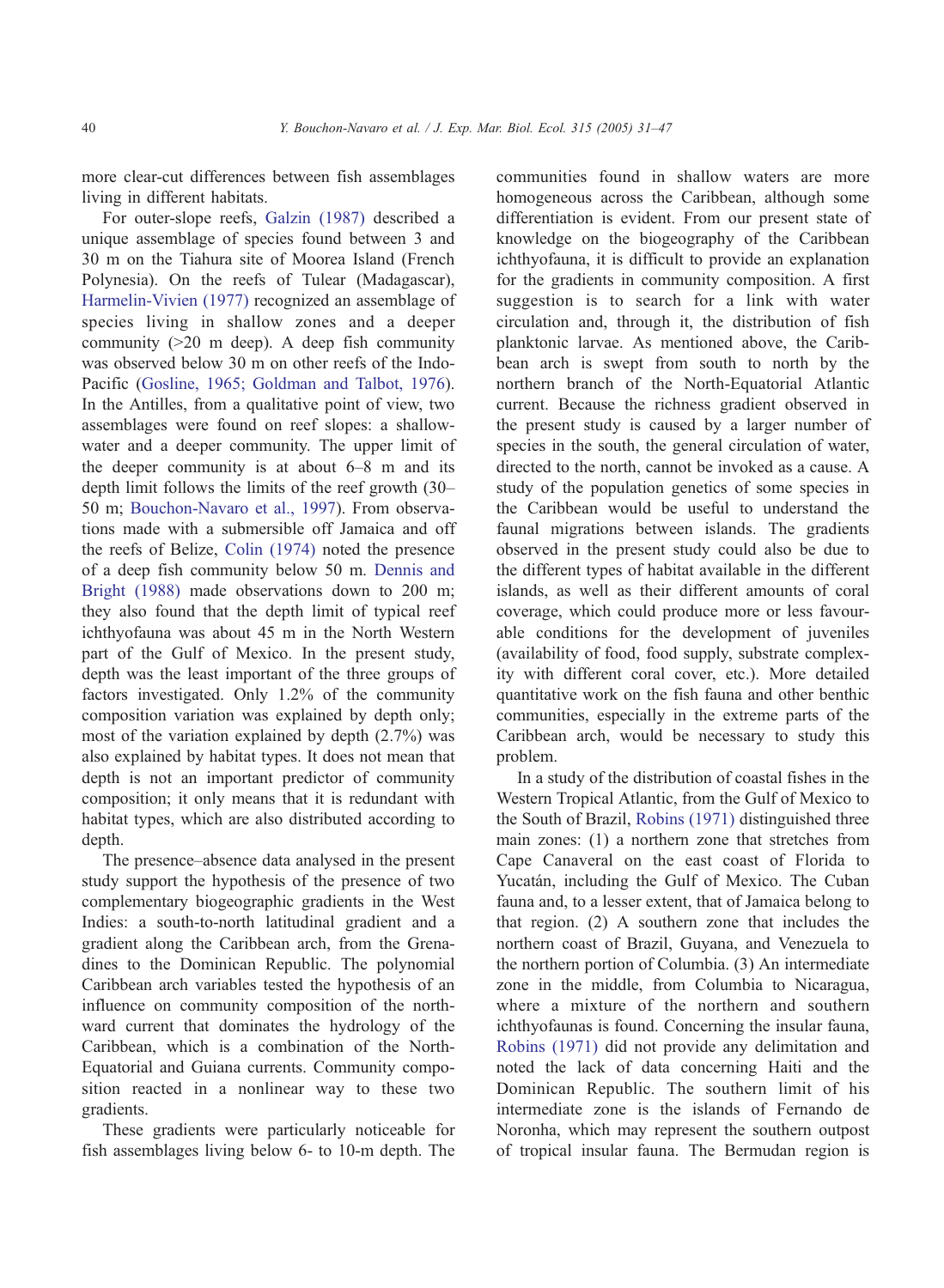considered by [Robins \(1971\)](#page-16-0) to form a distinct biogeographic unit where a mixture of faunas coming from the Bahamas and North Carolina is found.

Three main biogeographic provinces can be recognized in the Western Atlantic region: the Bermuda province, the Caribbean province, and the Brazilian province [\(Briggs, 1974\)](#page-15-0). After a study of the distribution of 189 fish species belonging to only nine families in the Caribbean region (United States, Bahamas, Virgin Islands, Colombia, and Venezuela), [Acero \(1985\)](#page-14-0) showed that two subprovinces can be distinguished in the Caribbean region: (1) a northern subprovince which includes the southern portion of Florida, the Gulf of Mexico, Bermuda, the Bahamas, the Virgin Islands, as well as the continental platforms of Belize and Honduras, and (2) a southern subprovince which includes the continental coasts of Colombia and Venezuela as well as the Netherlands Antilles. [Acero \(1985\)](#page-14-0) suggested that these two provinces could be separated at the level of San Andres Island ( $12^{\circ}30'N$ ). The possible eastern limit of this subprovince is still unknown. Instead of separate

subprovinces, the present study suggests the presence of a gradient. More data of the kind reported in this paper are needed to determine if this gradient runs from Venezuela all the way to Honduras, following the Caribbean arch.

# Acknowledgements

We are grateful to an anonymous reviewer who provided stimulating comments on the first draft of this manuscript. [AU]

# Appendix A

Species found in the seven islands. The species codes (right-hand column) are used in the Figures. Island codes: PV=Puerto Viejo in the Dominican Republic, AN=Anguilla, SM=Saint Martin, SB=Saint-Barthélemy, GU=Guadeloupe (GU), and BQ=Bequia in the Grenadines.

| Species name                                         | PV       | AN       | <b>SM</b> | <b>SB</b> | GU       | MA           | <b>BQ</b> | Abbreviation |
|------------------------------------------------------|----------|----------|-----------|-----------|----------|--------------|-----------|--------------|
| Ginglymostoma cirratum (Bonnaterre, 1788)            | $\Omega$ | $\Omega$ |           | $\Omega$  | 0        | $\Omega$     |           | Gin cir      |
| Carcharhinus limbatus (Valenciennes, 1841)           |          |          | $\Omega$  | 0         | 0        | $\mathbf{0}$ | $\Omega$  | Car lim      |
| Narcine brasiliensis (01fers, 1831)                  |          | 0        | $\Omega$  | $\Omega$  |          | $\Omega$     |           | Nar bra      |
| Torpedo sp.                                          |          | 0        | $\Omega$  | $\Omega$  |          | $\Omega$     | 0         | Tor sp       |
| Urolophus jamaicensis (Cuvier, 1817)                 |          | $\theta$ | $\Omega$  | 0         | 0        | $\Omega$     | $\Omega$  | Uro jam      |
| Dasyatis americana Hildebrand and Schroeder, 1928    |          |          |           |           | 0        | $\theta$     |           | Das ame      |
| Aetobatus narinari (Euphrasen, 1790)                 |          |          |           | 0         | 0        | $\theta$     | 0         | Aet nar      |
| Gymnothorax funebris Ranzani, 1840                   |          | $\theta$ |           | 0         |          | $\Omega$     | $\Omega$  | Gym fun      |
| Gymnothorax moringa (Cuvier, 1829)                   |          |          |           |           |          |              |           | Gym mor      |
| Gymnothorax vicinus (Castelanau, 1855)               |          | 0        |           | 0         | 0        | 0            | 0         | Gym vic      |
| Gymnothorax miliaris (Kaup, 1856)                    |          |          |           | 0         |          |              |           | Gym mil      |
| Myrichthys breviceps (Gronow, 1854)                  |          | $\theta$ |           | $\theta$  | 0        |              |           | Myr bre      |
| Myrichthys ocellatus (LeSueur, 1821)                 |          | 0        |           | 0         |          |              |           | Myr oce      |
| Ophichthus ophis (Linné, 1758)                       |          | $\Omega$ | $\Omega$  | $\theta$  |          | 0            | $\theta$  | Oph oph      |
| Heteroconger halis (Böhlke, 1957)                    |          | 0        | $\Omega$  | $\theta$  |          | $\theta$     |           | Het hal      |
| Harengula humeralis (Cuvier, 1829)                   |          | 0        | $\Omega$  | 0         |          | 0            | 0         | Har hum      |
| Jenkinsia lamprotaenia (Gosse, 1851)                 |          | $\theta$ | $\Omega$  | $\theta$  | 0        | 0            |           | Jen lam      |
| Synodus intermedius (Spix, 1829)                     |          | 0        |           |           |          |              |           | Syn int      |
| Synodus cf. synodus (Linné, 1758)                    |          | 0        | $\Omega$  | 0         | 0        |              | 0         | Syn syn      |
| Synodus sp.                                          |          | 0        | $\Omega$  | $\theta$  | $\Omega$ |              | $\theta$  | Syn sp       |
| Ogcocephalus nasutus (Cuvier and Valenciennes, 1837) |          | 0        |           | 0         | 0        |              | $\Omega$  | Ogc nas      |
| Tylosurus cf. crocodilus (Peron and LeSueur, 1821)   |          |          | $\Omega$  | 0         |          |              | $\theta$  | Tyl cro      |
| cf. Atherinomorus stipes (Müller and Troschel, 1848) |          | 0        |           |           |          |              | $\theta$  | Ate sti      |
| Sargocentron coruscum (Poey, 1860)                   |          | 0        | $\theta$  |           |          |              |           | Sar cor      |
| Sargocentron vexillarium (Poey, 1860)                |          | 0        |           | 0         |          |              |           | Sar vex      |
| Holocentrus ascencionis (Osbeck, 1765)               |          |          |           |           |          |              |           | Hol asc      |

(continued on next page)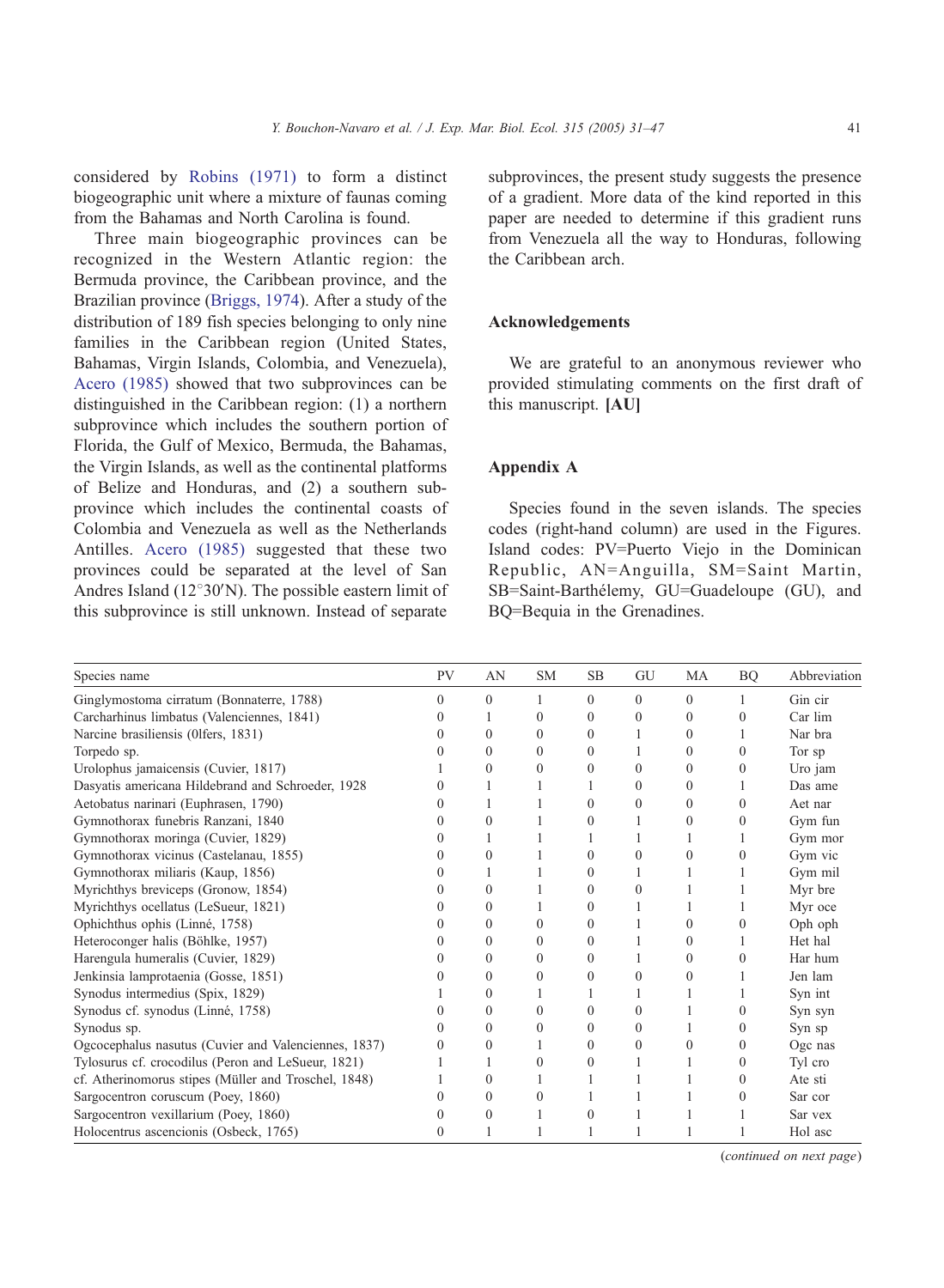|  |  |  | <b>Appendix A</b> (continued) |
|--|--|--|-------------------------------|
|--|--|--|-------------------------------|

| Species name                                             | PV               | AN               | <b>SM</b>        | SВ               | GU               | МA               | <b>BQ</b>        | Abbreviation |
|----------------------------------------------------------|------------------|------------------|------------------|------------------|------------------|------------------|------------------|--------------|
| Holocentrus rufus (Walbaum, 1792)                        | $\mathbf{1}$     | 1                | 1                | $\mathbf{1}$     | $\mathbf{1}$     | 1                | $\mathbf{1}$     | Hol ruf      |
| Myripristis jacobus Cuvier and Valenciennes, 1829        | 1                | 1                | $\mathbf{1}$     | $\mathbf{1}$     | 1                | $\mathbf{1}$     | $\mathbf{1}$     | Myr jac      |
| Neoniphon marianus (Cuvier, 1829)                        | $\boldsymbol{0}$ | $\mathbf{0}$     | $\boldsymbol{0}$ | $\boldsymbol{0}$ | $\mathbf{1}$     | $\mathbf{1}$     | $\mathbf{1}$     | Neo mar      |
| Plectrypops retrospinnis (Guichenot, 1853)               | $\boldsymbol{0}$ | $\mathbf{0}$     | $\boldsymbol{0}$ | $\boldsymbol{0}$ | $\mathbf{1}$     | $\boldsymbol{0}$ | $\mathbf{0}$     | Ple ret      |
| Aulostomus maculatus Valenciennes, 1842                  | 1                | 1                | 1                | 1                | 1                | $\mathbf{1}$     | 1                | Aul mac      |
| Fistularia tabacaria Linné, 1758                         | $\boldsymbol{0}$ | $\mathbf{0}$     | $\boldsymbol{0}$ | $\boldsymbol{0}$ | $\mathbf{1}$     | $\boldsymbol{0}$ | $\boldsymbol{0}$ | Fis tab      |
| Hippocampus cf. reidi Ginsburg, 1933                     | $\boldsymbol{0}$ | $\mathbf{0}$     | $\boldsymbol{0}$ | $\boldsymbol{0}$ | $\boldsymbol{0}$ | 1                | $\mathbf{1}$     | Hip rei      |
| Scorpaena plumieri Bloch, 1789                           | $\boldsymbol{0}$ | 1                | $\boldsymbol{0}$ | $\boldsymbol{0}$ | $\mathbf{1}$     | $\mathbf{1}$     | $\mathbf{1}$     | Sco plu      |
| Scorpaena sp.                                            | $\boldsymbol{0}$ | $\mathbf{0}$     | $\boldsymbol{0}$ | $\boldsymbol{0}$ | $\mathbf{1}$     | $\boldsymbol{0}$ | $\boldsymbol{0}$ | Sco sp       |
| Alphestes afer (Bloch, 1793)                             | $\boldsymbol{0}$ | 1                | 1                | $\boldsymbol{0}$ | $\mathbf{1}$     | $\mathbf{1}$     | $\mathbf{1}$     | Alp afe      |
| Cephalopholis cruentatus (Lacépéde, 1802)                | $\boldsymbol{0}$ | 1                | 1                | $\mathbf{1}$     | 1                | $\mathbf{1}$     | $\mathbf{1}$     | Cep cru      |
| Cephalopholis fulva (Linné, 1758)                        | $\mathbf{0}$     | $\mathbf{1}$     | 1                | $\mathbf{1}$     | $\mathbf{1}$     | $\mathbf{1}$     | $\mathbf{1}$     | Cep ful      |
| Dermatolepis inermis (Cuvier and Valenciennes, 1833)     | $\boldsymbol{0}$ | 1                | $\boldsymbol{0}$ | $\boldsymbol{0}$ | $\mathbf{0}$     | $\boldsymbol{0}$ | $\mathbf{0}$     | Der ine      |
| Epinephelus adscencionis (Osbeck, 1771)                  | $\boldsymbol{0}$ | 1                | $\boldsymbol{0}$ | 1                | $\mathbf{1}$     | 1                | 1                | Epi ads      |
| Epinephelus guttatus (Linné, 1758)                       | $\boldsymbol{0}$ | $\mathbf{1}$     | 1                | $\mathbf{1}$     | $\mathbf{1}$     | $\mathbf{1}$     | $\mathbf{1}$     | Epi gut      |
| Epinephelus morio (Cuvier and Valenciennes, 1828)        | $\boldsymbol{0}$ | 1                | $\boldsymbol{0}$ | 1                | $\mathbf{0}$     | $\mathbf{1}$     | $\boldsymbol{0}$ | Epi mor      |
| Epinephelus striatus (Bloch, 1792)                       | $\boldsymbol{0}$ | 1                | 1                | $\mathbf{1}$     | $\mathbf{1}$     | $\boldsymbol{0}$ | $\boldsymbol{0}$ | Epi str      |
| Hypoplectrus cf. aberrans (Poey, 1868)                   | $\mathbf{0}$     | $\boldsymbol{0}$ | $\boldsymbol{0}$ | $\boldsymbol{0}$ | $\boldsymbol{0}$ | $\mathbf{1}$     | $\boldsymbol{0}$ | Hyp abe      |
| Hypoplectrus chlorurus (Cuvier and Valenciennes, 1828)   | $\boldsymbol{0}$ | 1                | 1                | 1                | 1                | $\mathbf{1}$     | 1                | Hyp chl      |
| Hypoplectrus cf. guttavarius (Poey, 1852)                | $\boldsymbol{0}$ | 1                | 1                | $\boldsymbol{0}$ | $\mathbf{1}$     | $\mathbf{1}$     | 1                | Hyp gut      |
| Hypoplectrus cf. indigo (Poey, 1852)                     | $\mathbf{0}$     | $\mathbf{1}$     | $\boldsymbol{0}$ | $\boldsymbol{0}$ | $\boldsymbol{0}$ | $\boldsymbol{0}$ | $\boldsymbol{0}$ | Hyp ind      |
| Hypoplectrus nigricans (Poey, 1852)                      | $\mathbf{0}$     | 1                | 1                | 1                | 1                | $\mathbf{1}$     | $\boldsymbol{0}$ | Hyp nig      |
| Hypoplectrus puella (Cuvier and Valenciennes, 1828)      | 1                | 1                | 1                | $\mathbf{1}$     | $\mathbf{1}$     | $\mathbf{1}$     | $\boldsymbol{0}$ | Hyp pue      |
| Hypoplectrus unicolor (Walbaum, 1792)                    | $\mathbf{0}$     | 1                | $\boldsymbol{0}$ | $\boldsymbol{0}$ | $\boldsymbol{0}$ | $\mathbf{1}$     | $\boldsymbol{0}$ | Hyp uni      |
| Hypoplectrus sp.1                                        | $\mathbf{0}$     | $\overline{0}$   | $\boldsymbol{0}$ | $\boldsymbol{0}$ | $\boldsymbol{0}$ | $\mathbf{1}$     | $\boldsymbol{0}$ | Hyp sp1      |
| Hypoplectrus sp.2                                        | $\boldsymbol{0}$ | $\mathbf{0}$     | $\boldsymbol{0}$ | $\boldsymbol{0}$ | $\boldsymbol{0}$ | $\mathbf{1}$     | $\boldsymbol{0}$ | Hyp sp2      |
| Hypoplectrus spp. (juvenile)                             | $\boldsymbol{0}$ | $\mathbf{0}$     | $\boldsymbol{0}$ | $\boldsymbol{0}$ | $\mathbf{1}$     | $\boldsymbol{0}$ | $\boldsymbol{0}$ | Hyp juv      |
| Liopropoma rubre Poey, 1861                              | $\theta$         | $\mathbf{0}$     | $\boldsymbol{0}$ | $\boldsymbol{0}$ | 1                | $\mathbf{1}$     | $\mathbf{0}$     | Lio rub      |
| Mycteroperca interstitialis (Poey, 1860)                 | $\boldsymbol{0}$ | $\mathbf{0}$     | 1                | $\mathbf{1}$     | $\mathbf{1}$     | $\mathbf{1}$     | 1                | Myc int      |
| Mycteroperca tigris (Cuvier and Valenciennes, 1833)      | $\boldsymbol{0}$ | 1                | $\boldsymbol{0}$ | $\boldsymbol{0}$ | $\mathbf{1}$     | $\boldsymbol{0}$ | $\boldsymbol{0}$ | Myc tig      |
| Mycteroperca venenosa (Linné, 1758)                      | $\mathbf{0}$     | 1                | 1                | 1                | $\mathbf{0}$     | $\boldsymbol{0}$ | $\mathbf{0}$     | Myc ven      |
| Paranthias furcifer (Cuvier and Valenciennes, 1828)      | $\boldsymbol{0}$ | 1                | $\boldsymbol{0}$ | $\boldsymbol{0}$ | $\mathbf{1}$     | 1                | 1                | Par fur      |
| Serranus annularis (Günther, 1880)                       | $\boldsymbol{0}$ | $\mathbf{0}$     | 1                | $\boldsymbol{0}$ | $\mathbf{0}$     | $\boldsymbol{0}$ | $\mathbf{0}$     | Ser ann      |
| Serranus baldwini (Evermann and Marsh, 1900)             | $\theta$         | $\mathbf{0}$     | 1                | 1                | 1                | $\mathbf{1}$     | 1                | Ser bal      |
| Serranus flaviventris (Cuvier and Valenciennes, 1829)    | $\boldsymbol{0}$ | $\boldsymbol{0}$ | 1                | $\boldsymbol{0}$ | $\boldsymbol{0}$ | $\mathbf{1}$     | $\boldsymbol{0}$ | Ser fla      |
| Serranus tabacarius (Cuvier and Valenciennes, 1829)      | 1                | $\boldsymbol{0}$ | $\mathbf{1}$     | $\mathbf{1}$     | $\mathbf{1}$     | $\mathbf{1}$     | $\mathbf{1}$     | Ser tab      |
| Serranus tigrinus (Bloch, 1790)                          | 1                | 1                | $\mathbf{1}$     | $\mathbf{1}$     | $\mathbf{1}$     | $\mathbf{1}$     | $\mathbf{1}$     | Ser tig      |
| Serranus tortugarum Longley, 1935                        | $\boldsymbol{0}$ | $\boldsymbol{0}$ | $\boldsymbol{0}$ | $\mathbf{1}$     | $\mathbf{1}$     | $\mathbf{1}$     | $\boldsymbol{0}$ | Ser tor      |
| Rypticus saponaceus (Bloch and Schneider, 1801)          | $\boldsymbol{0}$ | 1                | 1                | $\mathbf{1}$     | $\mathbf{1}$     | $\mathbf{1}$     | $\mathbf{1}$     | Ryp sap      |
| Gramma loreto Poey, 1868                                 | $\theta$         | 1                | $\mathbf{1}$     | 1                | $\mathbf{1}$     | $\mathbf{1}$     | 1                | Gra lor      |
| Priacanthus arenatus Cuvier, 1829                        | $\boldsymbol{0}$ | $\boldsymbol{0}$ | 1                | $\boldsymbol{0}$ | $\boldsymbol{0}$ | $\mathbf{1}$     | $\boldsymbol{0}$ | Pri are      |
| Heteropriacanthus cruentatus (Lacépéde, 1802)            | $\boldsymbol{0}$ | $\mathbf{1}$     | $\,1\,$          | $\mathbf{1}$     | $\mathbf{1}$     | $\mathbf{1}$     | $\mathbf{1}$     | Het cru      |
| Apogon binotatus (Poey, 1867)                            | $\mathbf{0}$     | $\mathbf{0}$     | $\mathbf{0}$     | $\mathbf{0}$     | $\mathbf{0}$     | $\boldsymbol{0}$ | 1                | Apo bin      |
| Apogon maculatus (Poey, 1861)                            | $\boldsymbol{0}$ | $\mathbf{1}$     | $\boldsymbol{0}$ | $\boldsymbol{0}$ | $\boldsymbol{0}$ | $\boldsymbol{0}$ | $\mathbf{1}$     | Apo mac      |
| Apogon quadrisquamatus Longley, 1934                     | $\mathbf{0}$     | $\boldsymbol{0}$ | $\boldsymbol{0}$ | $\boldsymbol{0}$ | $\mathbf{1}$     | $\boldsymbol{0}$ | $\boldsymbol{0}$ | Apo qua      |
| Apogon townsendi (Breder, 1927)                          | $\mathbf{0}$     | 1                | $\boldsymbol{0}$ | $\boldsymbol{0}$ | $\mathbf{1}$     | $\boldsymbol{0}$ | $\mathbf{1}$     | Apo tow      |
| Malacanthus plumieri (Bloch, 1787)                       | $\boldsymbol{0}$ | 1                | $\mathbf{1}$     | $\mathbf{1}$     | $\mathbf{1}$     | $\mathbf{1}$     | $\mathbf{1}$     | Mal plu      |
| Echeneis naucrates Linné, 1758                           | $\boldsymbol{0}$ | $\mathbf{0}$     | $\boldsymbol{0}$ | $\boldsymbol{0}$ | $\mathbf{1}$     | $\boldsymbol{0}$ | $\boldsymbol{0}$ | Ech nau      |
| Carangoides bartholomaei (Cuvier and Valenciennes, 1833) | $\mathbf{0}$     | $\boldsymbol{0}$ | 1                | $\boldsymbol{0}$ | $\mathbf{0}$     | $\boldsymbol{0}$ | $\boldsymbol{0}$ | Car bar      |
| Carangoides ruber (Bloch, 1793)                          | 1                | 1                | $\mathbf{1}$     | $\mathbf{1}$     | 1                | $\mathbf{1}$     | $\mathbf{1}$     | Car rub      |
| Caranx crysos (Mitchill, 1815)                           | $\boldsymbol{0}$ | $\boldsymbol{0}$ | $\boldsymbol{0}$ | $\boldsymbol{0}$ | $\boldsymbol{0}$ | $\mathbf{1}$     | $\mathbf{1}$     | Car cry      |
| Caranx hippos (Linné, 1766)                              | $\mathbf{0}$     | $\mathbf{0}$     | $\boldsymbol{0}$ | $\boldsymbol{0}$ | $\boldsymbol{0}$ | $\boldsymbol{0}$ | $\mathbf{1}$     | Car hip      |
| Caranx latus Agassiz, 1829                               | 1                | $\boldsymbol{0}$ | $\boldsymbol{0}$ | $\boldsymbol{0}$ | $\mathbf{1}$     | $\mathbf{1}$     | $\boldsymbol{0}$ | Car lat      |
| Caranx lugubris Poey, 1860                               | $\boldsymbol{0}$ | 1                | $\boldsymbol{0}$ | $\boldsymbol{0}$ | $\boldsymbol{0}$ | $\boldsymbol{0}$ | 0                | Car lug      |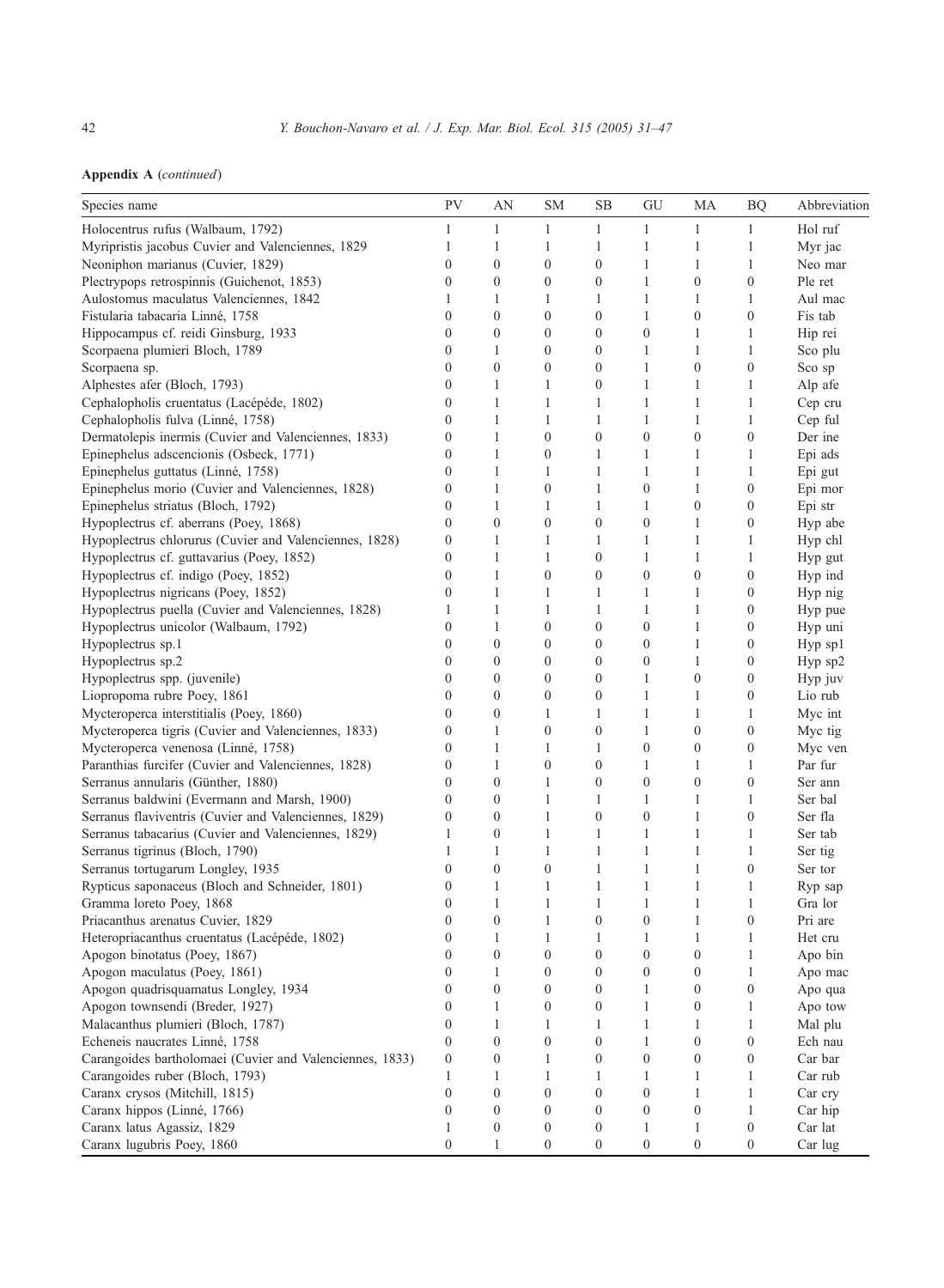| Species name                                         | <b>PV</b>        | AN               | SМ               | SВ               | GU               | МA               | <b>BQ</b>        | Abbreviation |
|------------------------------------------------------|------------------|------------------|------------------|------------------|------------------|------------------|------------------|--------------|
| Decapterus cf. punctatus (Cuvier, 1829)              | $\boldsymbol{0}$ | $\boldsymbol{0}$ | $\mathbf{1}$     | $\boldsymbol{0}$ | 1                | $\boldsymbol{0}$ | $\boldsymbol{0}$ | Dec pun      |
| Elagatis bipinnulatus (Quoy and Gaimard, 1824)       | $\mathbf{0}$     | $\boldsymbol{0}$ | $\boldsymbol{0}$ | $\mathbf{0}$     | $\boldsymbol{0}$ | 1                | $\boldsymbol{0}$ | Ela bip      |
| Oligoplites saurus (Bloch and Schneider, 1801)       | $\mathbf{0}$     | $\boldsymbol{0}$ | $\boldsymbol{0}$ | $\mathbf{0}$     | $\boldsymbol{0}$ | 1                | $\boldsymbol{0}$ | Oli sau      |
| Selar crumenophthalmus (Bloch, 1793)                 | $\mathbf{0}$     | $\mathbf{1}$     | $\boldsymbol{0}$ | $\mathbf{0}$     | 1                | $\boldsymbol{0}$ | $\boldsymbol{0}$ | Sel cru      |
| Trachinotus goodei Jordan and Evermann, 1896         | $\mathbf{0}$     | $\overline{0}$   | $\boldsymbol{0}$ | 1                | $\boldsymbol{0}$ | $\boldsymbol{0}$ | $\boldsymbol{0}$ | tra goo      |
| Lutjanus analis (Cuvier and Valenciennes, 1828)      | $\boldsymbol{0}$ | 1                | 1                | $\mathbf{0}$     | 1                | $\boldsymbol{0}$ | $\boldsymbol{0}$ | Lut ana      |
| Lutjanus apodus (Walbaum, 1792)                      | 1                | $\mathbf{1}$     | $\mathbf{1}$     | $\mathbf{1}$     | $\mathbf{1}$     | 1                | 1                | Lut apo      |
| Lutjanus buccanella (Cuvier, 1828)                   | $\mathbf{0}$     | $\overline{0}$   | $\boldsymbol{0}$ | $\boldsymbol{0}$ | $\mathbf{1}$     | $\boldsymbol{0}$ | $\boldsymbol{0}$ | Lut buc      |
| Lutjanus cyanopterus (Cuvier and Valenciennes, 1828) | $\boldsymbol{0}$ | $\mathbf{0}$     | 1                | $\mathbf{0}$     | $\boldsymbol{0}$ | $\boldsymbol{0}$ | $\boldsymbol{0}$ | Lut cya      |
| Lutjanus griseus (Linné, 1758)                       | 1                | $\boldsymbol{0}$ | $\mathbf{1}$     | 1                | 1                | $\mathbf{1}$     | $\boldsymbol{0}$ | Lut gri      |
| Lutjanus jocu (Bloch and Schneider, 1801)            | $\mathbf{0}$     | $\overline{0}$   | $\mathbf{1}$     | $\mathbf{0}$     | $\mathbf{1}$     | 1                | $\boldsymbol{0}$ | Lut joc      |
| Lutjanus mahogoni (Cuvier and Valenciennes, 1828)    | $\boldsymbol{0}$ | 1                | 1                | $\mathbf{1}$     | 1                | 1                | 1                | Lut mah      |
| Lutjanus synagris (Linné, 1758)                      | $\boldsymbol{0}$ | $\boldsymbol{0}$ | $\mathbf{1}$     | $\mathbf{1}$     | $\mathbf{1}$     | $\mathbf{1}$     | $\boldsymbol{0}$ | Lut syn      |
| Ocyurus chrysurus (Bloch, 1791)                      | 1                | $\mathbf{1}$     | $\mathbf{1}$     | $\mathbf{1}$     | 1                | 1                | 1                | Ocy chr      |
| Diapterus rhombeus (Cuvier, 1829)                    | $\boldsymbol{0}$ | $\boldsymbol{0}$ | $\boldsymbol{0}$ | $\mathbf{0}$     | $\boldsymbol{0}$ | 1                | $\boldsymbol{0}$ | Dia rho      |
| Gerres cinereus (Walbaum, 1792)                      | 1                | $\mathbf{1}$     | 1                | 1                | 1                | 1                | $\boldsymbol{0}$ | Ger cin      |
| Eucinostomus sp.                                     | $\mathbf{0}$     | $\mathbf{0}$     | $\boldsymbol{0}$ | $\mathbf{0}$     | $\boldsymbol{0}$ | $\boldsymbol{0}$ | 1                | Euc sp       |
| Anisotremus surinamensis (Bloch, 1791)               | $\boldsymbol{0}$ | 1                | $\boldsymbol{0}$ | 1                | 1                | $\boldsymbol{0}$ | 1                | Ani sur      |
| Anisotremus virginicus (Linné, 1758)                 | $\boldsymbol{0}$ | $\boldsymbol{0}$ | $\mathbf{1}$     | 1                | 1                | $\boldsymbol{0}$ | $\boldsymbol{0}$ | Ani vir      |
| Haemulon album Cuvier, 1829                          | $\mathbf{0}$     | $\boldsymbol{0}$ | $\boldsymbol{0}$ | $\boldsymbol{0}$ | $\boldsymbol{0}$ | $\boldsymbol{0}$ | 1                | Hae alb      |
| Haemulon aurolineatum Cuvier, 1829                   | 1                | 1                | 1                | 1                | 1                | 1                | 1                | Hae aur      |
| Haemulon bonariense Cuvier, 1829                     | $\mathbf{0}$     | $\boldsymbol{0}$ | $\boldsymbol{0}$ | $\mathbf{0}$     | $\mathbf{1}$     | $\mathbf{1}$     | $\boldsymbol{0}$ | Hae bon      |
| Haemulon carbonarium Poey, 1860                      | $\mathbf{0}$     | 1                | 1                | 1                | $\mathbf{1}$     | 1                | 1                | Hae car      |
| Haemulon chrysargyreum Günther, 1859                 | 1                | 1                | $\mathbf{1}$     | $\mathbf{1}$     | $\mathbf{1}$     | $\mathbf{1}$     | 1                | Hae chr      |
| Haemulon flavolineatum (Desmarest, 1823)             | 1                | 1                | 1                | 1                | 1                | 1                | 1                | Hae fla      |
| Haemulon macrostomum Günther, 1859                   | $\boldsymbol{0}$ | $\boldsymbol{0}$ | 1                | $\mathbf{0}$     | 1                | $\boldsymbol{0}$ | $\boldsymbol{0}$ | Hae mac      |
| Haemulon melanurum (Linné, 1758)                     | $\boldsymbol{0}$ | $\boldsymbol{0}$ | $\boldsymbol{0}$ | $\mathbf{0}$     | $\boldsymbol{0}$ | 1                | 1                | Hae mel      |
| Haemulon parra (Desmarest, 1823)                     | $\mathbf{0}$     | $\overline{0}$   | 1                | $\mathbf{0}$     | $\boldsymbol{0}$ | $\boldsymbol{0}$ | 1                | Hae par      |
| Haemulon plumieri (Lacépéde, 1802)                   | 1                | 1                | 1                | $\mathbf{1}$     | 1                | $\mathbf{1}$     | $\boldsymbol{0}$ | Hae plu      |
| Haemulon sciurus (Shaw, 1803)                        | 1                | $\mathbf{1}$     | 1                | $\mathbf{1}$     | $\mathbf{1}$     | 1                | $\boldsymbol{0}$ | Hae sci      |
| Inermia vittata Poey, 1861                           | $\mathbf{0}$     | 1                | 1                | $\mathbf{0}$     | 1                | 1                | $\boldsymbol{0}$ | Ine vit      |
| Calamus bajonado (Bloch and Schneider, 1801)         | $\mathbf{0}$     | $\mathbf{1}$     | 1                | $\mathbf{1}$     | $\mathbf{1}$     | $\boldsymbol{0}$ | $\boldsymbol{0}$ | Cal baj      |
| Calamus calamus (Cuvier and Valenciennes, 1830)      | $\mathbf{0}$     | $\overline{0}$   | $\mathbf{1}$     | $\mathbf{1}$     | $\mathbf{1}$     | $\boldsymbol{0}$ | $\boldsymbol{0}$ | Cal cal      |
| Calamus pennatula Guichenot, 1868                    | $\boldsymbol{0}$ | 1                | 1                | $\mathbf{1}$     | $\boldsymbol{0}$ | $\boldsymbol{0}$ | 1                | Cal pen      |
| Equetus acuminatus (Bloch and Schneider, 1801)       | $\theta$         | 1                | 1                | $\mathbf{1}$     | 1                | 1                | $\boldsymbol{0}$ | Equ acu      |
| Equetus lanceolatus (Linné, 1758)                    | $\mathbf{0}$     | $\mathbf{0}$     | $\boldsymbol{0}$ | $\mathbf{0}$     | $\boldsymbol{0}$ | $\mathbf{1}$     | $\boldsymbol{0}$ | Equ lan      |
| Equetus punctatus (Bloch and Schneider, 1801)        | 1                | $\mathbf{0}$     | $\mathbf{1}$     | 1                | 1                | 1                | 1                | Equ pun      |
| Odontoscion dentex (Cuvier, 1830)                    | $\mathbf{0}$     | $\boldsymbol{0}$ | $\boldsymbol{0}$ | $\mathbf{0}$     | $\boldsymbol{0}$ | 1                | 1                | Odo den      |
| Umbrina coroides (Cuvier, 1830)                      | $\mathbf{0}$     | $\overline{0}$   | $\boldsymbol{0}$ | $\mathbf{0}$     | $\boldsymbol{0}$ | $\mathbf{1}$     | $\boldsymbol{0}$ | Umb cor      |
| Mulloidichthys martinicus (Cuvier, 1829)             | 1                | 1                | $\mathbf{1}$     | 1                | 1                | 1                | 1                | Mul mar      |
| Pseudupeneus maculatus (Bloch, 1793)                 | 1                | $\mathbf{1}$     | $\mathbf{1}$     | $\mathbf{1}$     | $\mathbf{1}$     | 1                | 1                | Pse mac      |
| Pempheris scomburgki Müller and Troschel, 1848       | 1                | $\mathbf{1}$     | $\mathbf{1}$     | $\mathbf{1}$     | $\mathbf{1}$     | $\mathbf{1}$     | 1                | Pem sco      |
| Kyphosus sectatrix (Linné, 1758)                     | 1                | $\mathbf{1}$     | $\mathbf{1}$     | $\mathbf{1}$     | $\mathbf{1}$     | 1                | 1                | Kyp sec      |
| Chaetodipterus faber (Broussonet, 1782)              | $\boldsymbol{0}$ | $\boldsymbol{0}$ | 0                | $\boldsymbol{0}$ | 1                |                  | $\boldsymbol{0}$ | Cha fab      |
| Chaetodon aculeatus (Poey, 1860)                     | $\boldsymbol{0}$ | $\boldsymbol{0}$ | $\boldsymbol{0}$ | $\boldsymbol{0}$ | $\mathbf{1}$     | $\mathbf{1}$     | $\mathbf{1}$     | Cha acu      |
| Chaetodon capistratus Linné, 1758                    | 1                | $\mathbf{1}$     | $\mathbf{1}$     | $\mathbf{1}$     | $\mathbf{1}$     | $\mathbf{1}$     | $\mathbf{1}$     | Cha cap      |
| Chaetodon ocellatus Bloch, 1787                      | $\boldsymbol{0}$ | $\boldsymbol{0}$ | $\boldsymbol{0}$ | $\boldsymbol{0}$ | $\boldsymbol{0}$ | 1                | 1                | Cha oce      |
| Chaetodon sedentarius Poey, 1860                     | $\boldsymbol{0}$ | $\mathbf{1}$     | $\mathbf{1}$     | $\mathbf{1}$     | $\mathbf{1}$     | $\mathbf{1}$     | $\mathbf{1}$     | Cha sed      |
| Chaetodon striatus Linné, 1758                       | $\mathbf{0}$     | $\mathbf{1}$     | $\mathbf{1}$     | $\mathbf{1}$     | $\mathbf{1}$     | $\mathbf{1}$     | $\mathbf{1}$     | Cha str      |
| Centropyge argi Woods and Kanazawa, 1951             | $\boldsymbol{0}$ | $\boldsymbol{0}$ | $\boldsymbol{0}$ | $\boldsymbol{0}$ | $\boldsymbol{0}$ | $\mathbf{1}$     | $\mathbf{1}$     | Cen arg      |
| Holacanthus ciliaris (Linné, 1758)                   | $\boldsymbol{0}$ | $\mathbf{1}$     | $\mathbf{1}$     | $\mathbf{1}$     | $\mathbf{1}$     | $\mathbf{1}$     | $\mathbf{1}$     | Hol cil      |
| Holacanthus tricolor (Bloch, 1795)                   | 1                | $\mathbf{1}$     | $\mathbf{1}$     | $\mathbf{1}$     | $\mathbf{1}$     | $\mathbf{1}$     | $\mathbf{1}$     | Hol tri      |
| Pomacanthus arcuatus (Linné, 1758)                   | $\boldsymbol{0}$ | $\mathbf{1}$     | $\mathbf{1}$     | $\mathbf{1}$     | $\boldsymbol{0}$ | $\boldsymbol{0}$ | $\boldsymbol{0}$ | Pom arc      |

(continued on next page)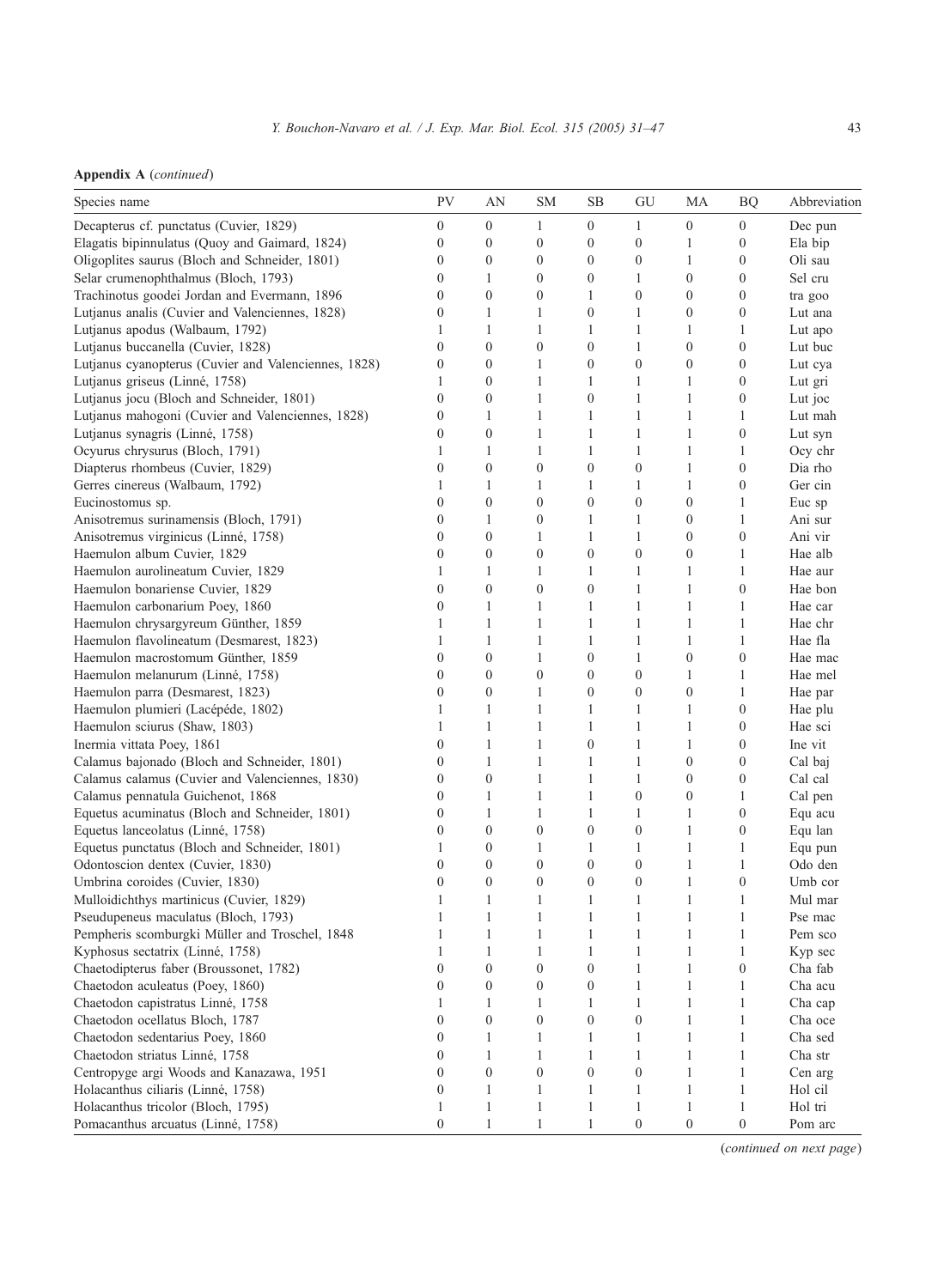|  |  |  | Appendix A (continued) |  |
|--|--|--|------------------------|--|
|--|--|--|------------------------|--|

| Species name                                           | PV               | AN               | <b>SM</b>        | SB               | GU               | MA               | <b>BQ</b>        | Abbreviation        |
|--------------------------------------------------------|------------------|------------------|------------------|------------------|------------------|------------------|------------------|---------------------|
| Pomacanthus paru (Bloch, 1787)                         | $\boldsymbol{0}$ | $\mathbf{1}$     | 1                | $\mathbf{1}$     | $\mathbf{1}$     | $\mathbf{1}$     | $\mathbf{1}$     | Pom par             |
| Abudefduf saxatilis (Linné, 1758)                      | 1                | $\mathbf{1}$     | 1                | 1                | $\mathbf{1}$     | $\mathbf{1}$     | 1                | Abu sax             |
| Abudefduf taurus (Müller and Troschel, 1848)           | 1                | 1                | 1                | 1                | $\boldsymbol{0}$ | $\mathbf{1}$     | $\mathbf{1}$     | Abu tau             |
| Chromis cyanea (Poey, 1860)                            | 1                | 1                | $\mathbf{1}$     | $\mathbf{1}$     | $\mathbf{1}$     | $\mathbf{1}$     | $\mathbf{1}$     | Chr cya             |
| Chromis cf. insolata (Cuvier, 1830)                    | $\boldsymbol{0}$ | $\boldsymbol{0}$ | $\boldsymbol{0}$ | $\boldsymbol{0}$ | $\mathbf{1}$     | $\boldsymbol{0}$ | $\boldsymbol{0}$ | Chr ins             |
| Chromis multilineata (Guichenot, 1853)                 | 1                | 1                | 1                | 1                | 1                | 1                | $\mathbf{1}$     | Chr mul             |
| Microspathodon chrysurus (Cuvier, 1830)                | 1                | 1                | $\mathbf{1}$     | 1                | $\mathbf{1}$     | $\mathbf{1}$     | $\mathbf{1}$     | Mic chr             |
| Stegastes diencaeus Jordan and Rutter, 1898            | 1                | 1                | 1                | $\mathbf{1}$     | 1                | $\mathbf{1}$     | $\mathbf{0}$     | Ste die             |
| Stegastes dorsopunicans (Poey, 1867)                   | 1                | $\mathbf{1}$     | 1                | 1                | $\mathbf{1}$     | $\mathbf{1}$     | 1                | Ste dor             |
| Stegastes cf. fuscus (Cuvier and Valenciennes, 1830)   | $\boldsymbol{0}$ | $\boldsymbol{0}$ | $\mathbf{1}$     | $\boldsymbol{0}$ | $\mathbf{1}$     | $\mathbf{1}$     | $\boldsymbol{0}$ | Ste fus             |
| Stegastes leucosticus (Müller and Troschel, 1848)      | 1                | 1                | 1                | $\mathbf{1}$     | $\mathbf{1}$     | $\mathbf{1}$     | $\mathbf{0}$     | Ste leu             |
| Stegastes partitus (Poey, 1867)                        | 1                | $\mathbf{1}$     | 1                | 1                | $\mathbf{1}$     | $\mathbf{1}$     | $\mathbf{1}$     | Ste par             |
| Stegastes planifrons (Cuvier and Valenciennes, 1830)   | 1                | $\mathbf{1}$     | 1                | 1                | $\mathbf{1}$     | $\mathbf{1}$     | $\mathbf{1}$     | Ste pla             |
| Stegastes variabilis (Castelnau, 1855)                 | 1                | 1                | 1                | 1                | $\mathbf{1}$     | $\mathbf{1}$     | $\boldsymbol{0}$ | Ste var             |
| Stegastes sp.1                                         | $\mathbf{0}$     | $\boldsymbol{0}$ | $\boldsymbol{0}$ | $\boldsymbol{0}$ | $\mathbf{1}$     | $\boldsymbol{0}$ | $\boldsymbol{0}$ | Ste sp1             |
| Stegastes sp.2                                         | $\boldsymbol{0}$ | $\boldsymbol{0}$ | $\boldsymbol{0}$ | $\boldsymbol{0}$ | $\boldsymbol{0}$ | $\mathbf{1}$     | $\boldsymbol{0}$ | Ste sp2             |
| Stegastes sp.3                                         | $\boldsymbol{0}$ | $\boldsymbol{0}$ | $\boldsymbol{0}$ | $\boldsymbol{0}$ | $\boldsymbol{0}$ | $\mathbf{1}$     | $\boldsymbol{0}$ | Ste sp3             |
| Amblycirrhitus pinos (Mowbray, 1927)                   | 1                | $\boldsymbol{0}$ | 1                | $\boldsymbol{0}$ | 1                | $\mathbf{1}$     | 1                | Amb pin             |
| Mugil sp.                                              | $\boldsymbol{0}$ | $\boldsymbol{0}$ | 1                | $\boldsymbol{0}$ | $\boldsymbol{0}$ | $\boldsymbol{0}$ | $\boldsymbol{0}$ | Mug sp              |
| Sphyraena barracuda (Walbaum, 1792)                    | 1                | 1                | 1                | 1                | $\mathbf{1}$     | 1                | $\mathbf{1}$     | Sph bar             |
| Sphyraena guachancho Cuvier, 1829                      | $\boldsymbol{0}$ | $\mathbf{0}$     | 1                | $\boldsymbol{0}$ | 1                | $\boldsymbol{0}$ | $\boldsymbol{0}$ | Sph gua             |
| Bodianus rufus (Linné, 1758)                           | 1                | 1                | 1                | 1                | 1                | $\mathbf{1}$     | 1                | Bod ruf             |
| Clepticus parrae (Bloch and Schneider, 1801)           | $\boldsymbol{0}$ | 1                | 1                | 1                | 1                | $\mathbf{1}$     | 1                | Cle par             |
| Doratonotus megalepis Günther, 1862                    | $\boldsymbol{0}$ | $\mathbf{0}$     | $\boldsymbol{0}$ | $\boldsymbol{0}$ | $\boldsymbol{0}$ | $\boldsymbol{0}$ | 1                | Dor meg             |
| Halichoeres bivittatus (Bloch, 1791)                   | 1                | $\boldsymbol{0}$ | 1                | 1                | 1                | 1                | 1                | Hal biv             |
| Halichoeres cyanocephalus (Bloch, 1791)                | $\boldsymbol{0}$ | 1                | $\boldsymbol{0}$ | $\boldsymbol{0}$ | $\boldsymbol{0}$ | $\mathbf{1}$     | $\mathbf{1}$     | Hal cya             |
| Halichoeres garnoti (Cuvier and Valenciennes, 1839)    | 1                | $\mathbf{1}$     | 1                | 1                | 1                | $\mathbf{1}$     | $\mathbf{1}$     | Hal gar             |
| Halichoeres maculipinna (Müller and Troschel, 1848)    | 1                | 1                | 1                | 1                | 1                | $\mathbf{1}$     | 1                | Hal mac             |
| Halichoeres pictus (Poey, 1860)                        | $\boldsymbol{0}$ | $\boldsymbol{0}$ | $\boldsymbol{0}$ | $\boldsymbol{0}$ | 1                | $\boldsymbol{0}$ | $\boldsymbol{0}$ | Hal pic             |
| Halichoeres poeyi (Steindachner, 1867)                 | 1                | $\mathbf{1}$     | 1                | 1                | $\mathbf{1}$     | $\mathbf{1}$     | $\mathbf{1}$     | Hal poe             |
| Halichoeres radiatus (Linné, 1758)                     | $\boldsymbol{0}$ | 1                | 1                | 1                | $\mathbf{1}$     | $\mathbf{1}$     | 1                | Hal rad             |
| Halichoeres sp.                                        | $\boldsymbol{0}$ | $\boldsymbol{0}$ | $\boldsymbol{0}$ | $\boldsymbol{0}$ | $\boldsymbol{0}$ | $\mathbf{1}$     | $\boldsymbol{0}$ | Hal sp              |
| Lachnolaimus maximus (Walbaum, 1792)                   | $\boldsymbol{0}$ | $\boldsymbol{0}$ | $\boldsymbol{0}$ | $\boldsymbol{0}$ | $\mathbf{1}$     | $\mathbf{1}$     | $\mathbf{0}$     | Lac max             |
| Thalassoma bifasciatum (Bloch, 1791)                   | 1                | 1                | 1                | 1                | 1                | $\mathbf{1}$     | 1                | Tha bif             |
| Xyrichtys martinicensis (Valenciennes, 1839)           | $\boldsymbol{0}$ | $\boldsymbol{0}$ | $\boldsymbol{0}$ | $\boldsymbol{0}$ | 1                | $\mathbf{1}$     | 1                | Xyr mar             |
| Xyrichtys splendens Castelnau, 1855                    | $\boldsymbol{0}$ | $\boldsymbol{0}$ | $\boldsymbol{0}$ | 1                | $\mathbf{1}$     | $\boldsymbol{0}$ | 1                | Xyr spl             |
| Cryptotomus roseus Cope, 1871                          | $\mathbf{0}$     | $\boldsymbol{0}$ | $\boldsymbol{0}$ | 1                | $\mathbf{1}$     | $\boldsymbol{0}$ | $\boldsymbol{0}$ | Cry ros             |
| Scarus coelestinus Cuvier and Valenciennes, 1839       | $\boldsymbol{0}$ | 1                | $\boldsymbol{0}$ | $\boldsymbol{0}$ | $\boldsymbol{0}$ | $\boldsymbol{0}$ | $\boldsymbol{0}$ | Sca cel             |
| Scarus coeruleus (Bloch, 1786)                         | $\boldsymbol{0}$ | $\boldsymbol{0}$ | $\boldsymbol{0}$ | 1                | $\boldsymbol{0}$ | $\boldsymbol{0}$ | $\mathbf{0}$     | Sca coe             |
| Scarus guacamaia Cuvier, 1829                          | $\mathbf{0}$     | $\boldsymbol{0}$ | $\boldsymbol{0}$ | $\boldsymbol{0}$ | 1                | $\boldsymbol{0}$ | $\boldsymbol{0}$ | Sca gua             |
| Scarus iserti Bloch, 1789                              | 1                | 1                | 1                | 1                | $\mathbf{1}$     | $\mathbf{1}$     | $\mathbf{1}$     | Sca ise             |
| Scarus taeniopterus Desmarest, 1831                    | 1                | $\mathbf{1}$     | 1                | 1                | $\mathbf{1}$     | $\mathbf{1}$     | $\mathbf{1}$     | Sca tae             |
| Scarus vetula Bloch and Schneider, 1801                | $\mathbf{1}$     | $\mathbf{1}$     | 1                | 1                | $\mathbf{1}$     | $\mathbf{0}$     | $\mathbf{1}$     | Sca vet             |
| Scarus sp.1 (juvenile)                                 | $\boldsymbol{0}$ | $\boldsymbol{0}$ | $\boldsymbol{0}$ | $\boldsymbol{0}$ | $\boldsymbol{0}$ |                  | $\boldsymbol{0}$ | $\rm Sca$ $\rm sp1$ |
| Sparisoma atomarium (Poey, 1861)                       | $\boldsymbol{0}$ | $\boldsymbol{0}$ | $\mathbf{1}$     | $\mathbf{1}$     | $\mathbf{1}$     | 1                | $\boldsymbol{0}$ | Spa ato             |
| Sparisoma aurofrenatum (Cuvier and Valenciennes, 1839) | 1                | 1                | 1                | $\mathbf{1}$     | $\mathbf{1}$     | $\mathbf{1}$     | $\mathbf{1}$     | Spa aur             |
| Sparisoma chrysopterum (Bloch and Schneider, 1801)     | 1                | $\mathbf{1}$     | $\mathbf{1}$     | $\mathbf{1}$     | $\mathbf{1}$     | $\mathbf{1}$     | $\boldsymbol{0}$ | Spa chr             |
| Sparisoma radians (Cuvier and Valenciennes, 1839)      | $\mathbf{1}$     | $\boldsymbol{0}$ | $\mathbf{1}$     | $\mathbf{1}$     | $\mathbf{1}$     | $\mathbf{1}$     | $\mathbf{1}$     | Spa rad             |
| Sparisoma rubripinne (Cuvier and Valenciennes, 1839)   | $\mathbf{1}$     | 1                | 1                | 1                | 1                | $\mathbf{1}$     | 1                | Spa rub             |
| Sparisoma viride (Bonnaterre, 1788)                    | 1                | $\mathbf{1}$     | $\mathbf{1}$     | $\mathbf{1}$     | $\mathbf{1}$     | $\mathbf{1}$     | $\mathbf{1}$     | Spa vir             |
| Sparisoma sp. (juvenile)                               | $\boldsymbol{0}$ | $\boldsymbol{0}$ | $\boldsymbol{0}$ | $\boldsymbol{0}$ | $\boldsymbol{0}$ | $\mathbf{1}$     | $\boldsymbol{0}$ | Spa sp              |
| Opistognathus aurifrons (Jordan and Thompson, 1905)    | $\mathbf{0}$     | $\mathbf{0}$     | 0                | $\boldsymbol{0}$ | $\mathbf{1}$     | $\mathbf{1}$     | $\boldsymbol{0}$ | Opi aur             |
| Labrisomus nuchipinnis (Quoy and Gaimard, 1824)        | $\boldsymbol{0}$ | $\boldsymbol{0}$ | $\mathbf{1}$     | $\boldsymbol{0}$ | $\mathbf{1}$     | $\boldsymbol{0}$ | $\mathbf{1}$     | Lab nuc             |
| Labrisomus cf. gobio (Valenciennes)                    | $\boldsymbol{0}$ | $\boldsymbol{0}$ | $\mathbf{1}$     | $\boldsymbol{0}$ | $\mathbf{1}$     | $\boldsymbol{0}$ | $\mathbf{0}$     | Lab gob             |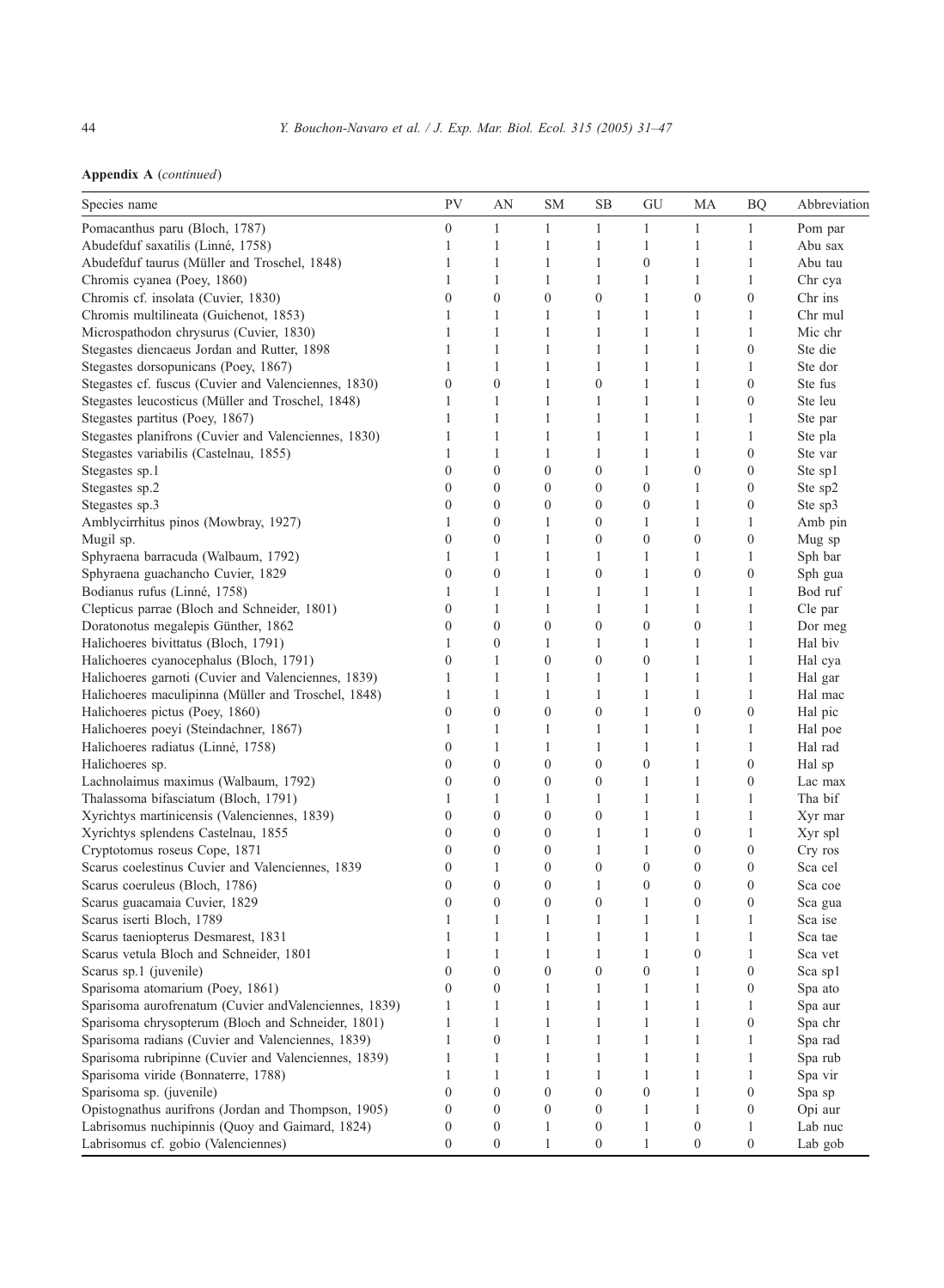<span id="page-14-0"></span>

|  |  | <b>Appendix A</b> (continued) |
|--|--|-------------------------------|
|--|--|-------------------------------|

| Species name                                             | PV             | AN               | <b>SM</b>        | <b>SB</b>        | GU               | MA               | <b>BQ</b>        | Abbreviation |
|----------------------------------------------------------|----------------|------------------|------------------|------------------|------------------|------------------|------------------|--------------|
| Malacoctenus sp.                                         | $\mathbf{0}$   | $\mathbf{1}$     | $\mathbf{1}$     | $\mathbf{0}$     | $\mathbf{1}$     | $\mathbf{0}$     | $\mathbf{1}$     | Mal sp       |
| Paraclinus cf. fasciatus (Steindachner, 1876)            | 1              | $\boldsymbol{0}$ | $\boldsymbol{0}$ | $\boldsymbol{0}$ | $\boldsymbol{0}$ | $\boldsymbol{0}$ | $\boldsymbol{0}$ | Par fas      |
| Acanthemblemaria sp.                                     | $\mathbf{0}$   | $\boldsymbol{0}$ | $\boldsymbol{0}$ | $\boldsymbol{0}$ | $\mathbf{1}$     | $\boldsymbol{0}$ | $\boldsymbol{0}$ | Aca sp       |
| Chaenopsis sp.                                           | $\mathbf{1}$   | $\mathbf{0}$     | $\mathbf{0}$     | $\mathbf{0}$     | $\mathbf{0}$     | $\mathbf{0}$     | $\mathbf{0}$     | Cha sp       |
| Ophioblennius atlanticus (Cuvier and Valenciennes, 1836) | 1              | 1                | 1                | 1                | 1                | $\mathbf{1}$     | 1                | Oph atl      |
| Paradiplogrammus bairdi Jordan, 1887                     | $\mathbf{0}$   | $\overline{0}$   | $\boldsymbol{0}$ | $\boldsymbol{0}$ | $\mathbf{1}$     | $\mathbf{1}$     | $\mathbf{1}$     | Par bai      |
| Coryphopterus dicrus Bohlke and Robins, 1968             | 1              | $\overline{0}$   | $\mathbf{0}$     | 1                | $\mathbf{1}$     | $\mathbf{0}$     | $\mathbf{0}$     | Cor dic      |
| Coryphopterus cf. eidolon Böhlke and Robins, 1960        | $\mathbf{0}$   | $\mathbf{0}$     | $\boldsymbol{0}$ | $\boldsymbol{0}$ | 1                | $\boldsymbol{0}$ | $\boldsymbol{0}$ | Cor eid      |
| Coryphopterus glaucofraenum Gill, 1863                   | $\mathbf{0}$   | $\overline{0}$   | 1                | $\mathbf{1}$     | $\mathbf{1}$     | $\mathbf{1}$     | $\mathbf{1}$     | Cor gla      |
| Coryphopterus lipernes Böhlke and Robins, 1962           | $\theta$       | $\theta$         | $\overline{0}$   | $\theta$         | $\mathbf{1}$     | $\mathbf{1}$     | $\mathbf{1}$     | Cor lip      |
| Coryphopterus personatus (Jordan and Thompson, 1905)     | $\mathbf{0}$   | $\mathbf{0}$     | 1                | 1                | 1                | 1                | $\boldsymbol{0}$ | Cor per      |
| Gnatholepis thompsoni Jordan, 1902                       | $\overline{0}$ | $\mathbf{0}$     | $\boldsymbol{0}$ | $\mathbf{1}$     | $\mathbf{1}$     | $\boldsymbol{0}$ | $\boldsymbol{0}$ | Gna tho      |
| Gobiosoma cf. evelynae Böhlke and Robins, 1968           | $\mathbf{0}$   | $\mathbf{1}$     | $\mathbf{1}$     | $\mathbf{1}$     | $\mathbf{1}$     | 1                | $\mathbf{1}$     | Gob eve      |
| Ioglossus cf. helenae Randall, 1968                      | $\mathbf{0}$   | $\mathbf{0}$     | $\mathbf{0}$     | $\mathbf{0}$     | $\mathbf{1}$     | 1                | $\mathbf{0}$     | log hel      |
| Acanthurus bahianus Castelnau, 1855                      | 1              | $\mathbf{1}$     | $\mathbf{1}$     | $\mathbf{1}$     | $\mathbf{1}$     | $\mathbf{1}$     | $\mathbf{1}$     | Aca bah      |
| Acanthurus chirurgus (Bloch, 1787)                       | $\mathbf{1}$   | $\mathbf{1}$     | 1                | 1                | $\mathbf{1}$     | 1                | $\mathbf{1}$     | Aca chi      |
| Acanthurus coeruleus Bloch and Schneider, 1801           | 1              | $\mathbf{1}$     | 1                | $\mathbf{1}$     | $\mathbf{1}$     | $\mathbf{1}$     | $\mathbf{1}$     | Aca coe      |
| Scomberomorus cavalla (Cuvier, 1829)                     | $\overline{0}$ | $\mathbf{1}$     | $\overline{0}$   | $\mathbf{0}$     | $\overline{0}$   | $\mathbf{1}$     | $\boldsymbol{0}$ | Sco cav      |
| Scomberomorus regalis (Bloch, 1793)                      | $\overline{0}$ | $\mathbf{0}$     | $\mathbf{0}$     | 1                | $\mathbf{1}$     | 1                | $\mathbf{1}$     | Sco reg      |
| Bothus lunatus (Linné, 1758)                             | $\mathbf{0}$   | $\mathbf{0}$     | 1                | $\boldsymbol{0}$ | $\mathbf{1}$     | $\mathbf{1}$     | $\mathbf{1}$     | Bot lun      |
| Bothus ocellatus (Agassiz, 1831)                         | $\mathbf{0}$   | $\mathbf{1}$     | $\mathbf{1}$     | $\boldsymbol{0}$ | $\boldsymbol{0}$ | $\mathbf{1}$     | $\boldsymbol{0}$ | Bot oce      |
| Aluterus monoceros (Linné, 1758)                         | $\overline{0}$ | $\theta$         | $\mathbf{0}$     | $\mathbf{0}$     | $\mathbf{1}$     | $\mathbf{0}$     | $\mathbf{0}$     | Alu mon      |
| Aluterus cf. schoepfi (Walbaum, 1792)                    | $\mathbf{0}$   | $\overline{0}$   | $\boldsymbol{0}$ | $\mathbf{0}$     | $\mathbf{1}$     | $\boldsymbol{0}$ | $\boldsymbol{0}$ | Alu sch      |
| Aluterus scriptus (Osbeck, 1765)                         | $\mathbf{0}$   | $\mathbf{0}$     | $\mathbf{1}$     | $\mathbf{1}$     | $\mathbf{1}$     | $\boldsymbol{0}$ | $\mathbf{1}$     | Alu scr      |
| Balistes vetula Linné, 1758                              | $\overline{0}$ | $\mathbf{1}$     | $\mathbf{1}$     | $\mathbf{1}$     | $\mathbf{1}$     | $\mathbf{1}$     | $\mathbf{1}$     | Bal vet      |
| Cantherhines macrocerus (Hollard, 1854)                  | $\mathbf{0}$   | $\mathbf{1}$     | $\mathbf{0}$     | 1                | $\mathbf{1}$     | $\boldsymbol{0}$ | $\mathbf{0}$     | Can mac      |
| Cantherhines pullus (Ranzani, 1842)                      | $\mathbf{0}$   | $\mathbf{1}$     | 1                | $\mathbf{1}$     | $\mathbf{1}$     | 1                | $\mathbf{1}$     | Can pul      |
| Canthidermis sufflamen (Mitchill, 1815)                  | $\overline{0}$ | $\mathbf{1}$     | $\mathbf{0}$     | $\mathbf{0}$     | $\mathbf{0}$     | $\boldsymbol{0}$ | $\mathbf{0}$     | Can suf      |
| Melichthys niger (Bloch, 1786)                           | $\mathbf{0}$   | $\mathbf{1}$     | 1                | $\mathbf{0}$     | 1                | 1                | $\mathbf{1}$     | Mel nig      |
| Monacanthus ciliatus (Mitchill, 1818)                    | $\mathbf{0}$   | $\overline{0}$   | $\overline{0}$   | $\boldsymbol{0}$ | $\,1\,$          | $\boldsymbol{0}$ | $\,1\,$          | Mon cil      |
| Monacanthus tuckeri Bean, 1906                           | $\overline{0}$ | $\mathbf{1}$     | 1                | 1                | $\overline{0}$   | $\mathbf{1}$     | $\mathbf{1}$     | Mon tuc      |
| Stephanolepis setifer (Bennett, 1830)                    | $\mathbf{0}$   | $\mathbf{0}$     | 1                | $\mathbf{0}$     | $\mathbf{0}$     | 1                | $\mathbf{0}$     | Ste set      |
| Acanthostracion polygonius Poey, 1876                    | $\mathbf{0}$   | $\mathbf{1}$     | $\mathbf{1}$     | $\mathbf{1}$     | $\mathbf{1}$     | $\boldsymbol{0}$ | $\mathbf{1}$     | Aca pol      |
| Acanthostracion quadricornis (Linné, 1758)               | $\overline{0}$ | 1                | $\mathbf{1}$     | $\mathbf{0}$     | $\mathbf{1}$     | $\mathbf{0}$     | $\mathbf{1}$     | Aca qua      |
| Lactophrys bicaudalis (Linné, 1758)                      | $\overline{0}$ | $\mathbf{0}$     | $\mathbf{0}$     | $\mathbf{1}$     | $\mathbf{1}$     | $\mathbf{1}$     | $\mathbf{1}$     | Lac bic      |
| Lactophrys trigonus (Linné, 1758)                        | $\overline{0}$ | 1                | $\mathbf{1}$     | $\boldsymbol{0}$ | $\mathbf{1}$     | $\boldsymbol{0}$ | $\,1\,$          | Lac tri      |
| Lactophrys triqueter (Linné, 1758)                       | $\overline{0}$ | 1                | 1                | 1                | $\mathbf{1}$     | $\mathbf{1}$     | $\mathbf{1}$     | Lac trq      |
| Canthigaster rostrata (Bloch, 1782)                      | 1              | $\mathbf{1}$     | 1                | $\mathbf{1}$     | $\mathbf{1}$     | 1                | $\mathbf{1}$     | Can ros      |
| Sphoeroides greeleyi (Gilbert, 1900)                     | $\overline{0}$ | $\mathbf{0}$     | $\overline{0}$   | $\mathbf{0}$     | $\boldsymbol{0}$ | $\mathbf{1}$     | $\boldsymbol{0}$ | Sph gre      |
| Sphoeroides spengleri (Bloch, 1785)                      | $\overline{0}$ | 1                | 1                | $\mathbf{1}$     | $\mathbf{1}$     | 1                | 1                | Sph spe      |
| Cyclichthys antennatus (Cuvier, 1818)                    | $\mathbf{0}$   | $\mathbf{0}$     | $\boldsymbol{0}$ | $\mathbf{1}$     | $\mathbf{1}$     | $\boldsymbol{0}$ | $\boldsymbol{0}$ | Cyc ant      |
| Cyclichthys antillarum Jordan and Rutter, 1897           | $\mathbf{0}$   | $\mathbf{0}$     | $\boldsymbol{0}$ | $\mathbf{1}$     | $\mathbf{1}$     | $\boldsymbol{0}$ | $\boldsymbol{0}$ | Cyc anl      |
| Diodon holacanthus Linné, 1758                           | $\overline{0}$ | $\mathbf{0}$     | 1                | $\mathbf{0}$     | $\mathbf{1}$     | $\mathbf{1}$     | $\mathbf{1}$     | Dio hol      |
| Diodon hystrix Linné, 1758                               | $\mathbf{0}$   | 1                | 1                | $\mathbf{0}$     | $\mathbf{1}$     | $\mathbf{1}$     | $\mathbf{0}$     | Dio hys      |

# References

- Acero, A.P., 1985. Zoogeographical implications of the distribution of selected families of Caribbean coral reef fishes. Proc. 5th Int. Coral Reef Congress, Tahiti, vol. 5, pp. 433 – 437.
- Alevizon, W., Richardson, R., Pitts, P., Serviss, G., 1985. Coral zonation and patterns of community structure in Bahamian reef fishes. Bull. Mar. Sci. 36, 304 – 318.
- Anderson, M.J., Gribble, N.A., 1998. Partitioning the variation among spatial, temporal and environmental components in a multivariate data set. Aust. J. Ecol. 23, 158 – 167.
- Bölkhe, J.E., Chaplin, C.C.G., 1968. Fishes of the Bahamas and Adjacent Tropical Waters. 2nd ed. University of Texas Press, Austin (1993).
- Borcard, D., Legendre, P., 1994. Environmental control and spatial structure in ecological communities: an example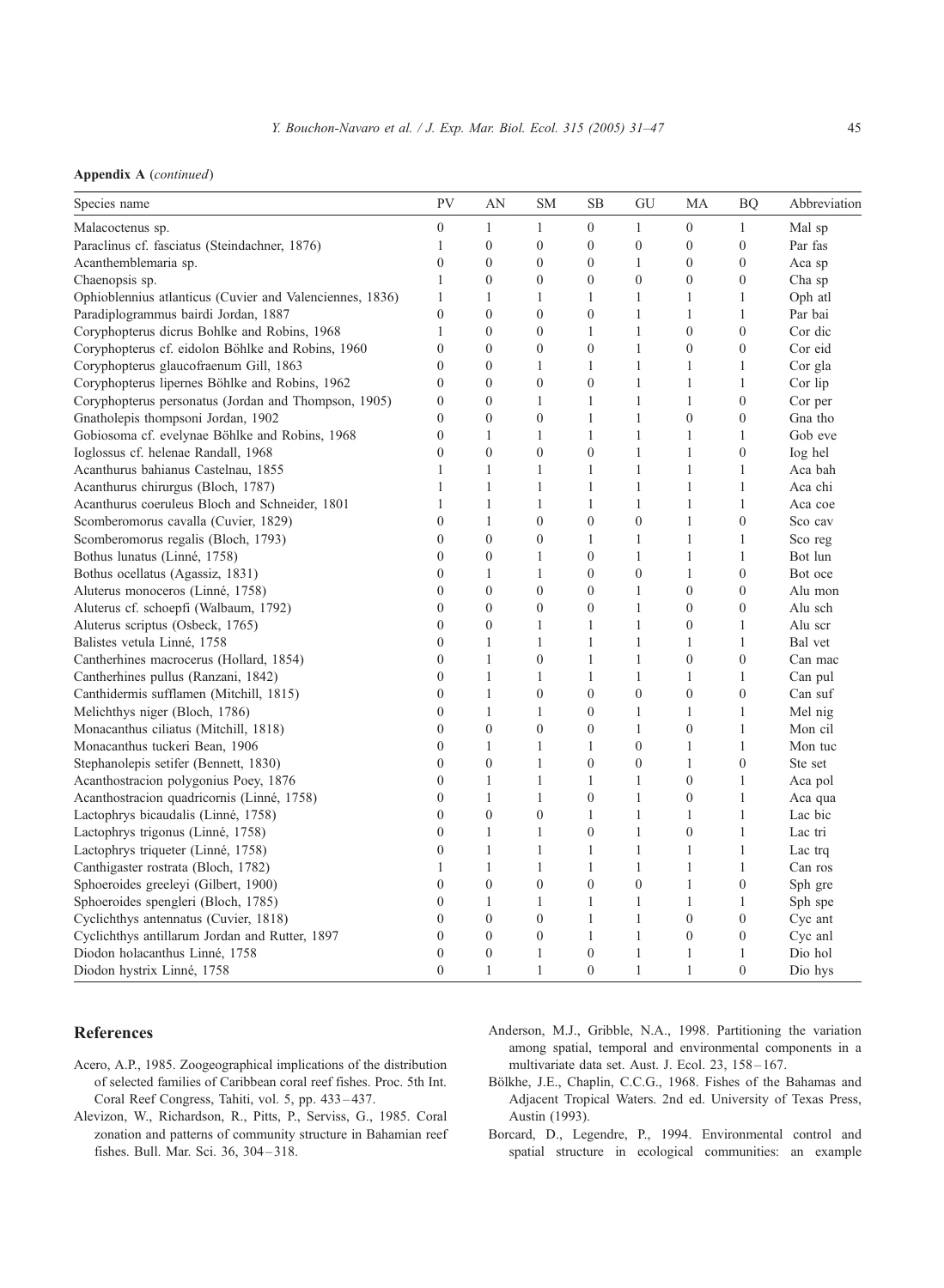using oribatid mites (Acari, Oribatei). Environ. Ecol. Stat. 1,  $37 - 61$ .

- Borcard, D., Legendre, P., Drapeau, P., 1992. Partialling out the spatial component of ecological variation. Ecology 73,  $1045 - 1055$ .
- Bouchon-Navaro, Y., 1997. Les peuplements ichtyologiques récifaux des Antilles. Distribution spatiale et dynamique temporelle. Thèse de doctorat, Université des Antilles et de la Guyane, **Guadeloupe.**
- Bouchon-Navaro, Y., Louis, M., 1986. Les poissons des formations coralliennes de la Martinique. Ann. Inst. Océanogr. (Paris) 62  $(2)$ ,  $251 - 270$ .
- Bouchon-Navaro, Y., Louis, M., Bouchon, C., 1997. Les peuplements ichtyologiques côtiers des Antilles. Cybium 21 (1),  $107 - 127$ . Suppl.
- Bouchon-Navaro, Y., Bouchon, C., Louis, M., 2000. Variabilité des inventaires d'espèces mobiles: exemple des poissons récifaux. In: Guillaume, M. (Ed.), L'inventaire ZNIEFF-Mer dans les DOM: Bilan Méthodologique et Mise en Place. Museum National d'Histoire Naturelle, Patrimoines Naturels vol. 42. pp. 55 – 72.
- Briggs, J.C., 1974. Marine Zoogeography. Mc Graw-Hill, New York.
- Chave, E.H., Eckert, D.B., 1974. Ecological aspects of the distributions of fishes of Fanning island. Pac. Sci. 28 (3), 297 – 317.
- Claro, R. (Ed.), 1994. Ecología de los peces marinos de Cuba. Centro de Investigaciones de Quintana Roo, Mexique.
- Claro, R., García-Arteaga, J.P., Valdés-Muñoz, E., Sierra, L.M., 1990. Características de las comunidades de peces en los arrecifes del golfo de Batabanó. In: Asociaciones de peces en el Golfo de Batabanó. Editorial Academia, Academia de Ciencias de Cuba, pp. 1–49.
- Clavijo, I.E., Yntema, J.A., Ogden, J.C., 1980. An Annotated List of the Fishes of St Croix, US Virgin Islands. West Indies Laboratory publication, US Virgin Islands.
- Colin, P.L., 1974. Observations and collections of deep-reef fishes off the coasts of Jamaica and British Honduras (Belize). Mar. Biol. 24, 29 – 38.
- Dennis, G.D., Bright, T.J., 1988. Reef fish assemblages on hard banks in the Northwestern Gulf of Mexico. Bull. Mar. Sci. 43  $(2), 280 - 307.$
- Edwards, A., Rosewell, J., 1981. Vertical zonation of coral reef fishes in the Sudanese Red Sea. Hydrobiologia 79 (1), 21-31.
- Galzin, R., 1987. Structure of fish communities of French Polynesian coral reefs. I. Spatial scales. Mar. Ecol., Prog. Ser. 41, 129 – 136.
- Galzin, R., Legendre, P., 1987. The fish communities of a coral reef transect. Pac. Sci. 41, 158-165.
- Galzin, R., Planes, S., Dufour, V., Salvat, B., 1994. Variation in diversity of coral reef fish between French Polynesian atolls. Coral Reefs 13, 175 – 180.
- Gladfelter, W.B., Gladfelter, E.H., 1978. Fish community structure as a function of habitat structure on West Indian patch reefs. Rev. Biol. Trop. 26 (suppl. 1), 65 – 84.
- Goldman, B., Talbot, F.H., 1976. Aspects of the ecology of coral reef fishes. In: Jones, O.A., Endean, R. (Eds.), Biology and Geology of Coral Reefs, Biology, vol. 2. Academic Press III, New York, pp. 125 – 154.
- Gosline, W.A., 1965. Vertical zonation of inshore fishes in the upper water layers of the Hawaiian Islands. Ecology 46 (1),  $823 - 831.$
- Greenfield, D.W., Johnson, R.K., 1990. Community structure of Western Caribbean Blennioid fishes. Copeia 1990 (2), 433 – 448.
- Hurlbert, S.H., 1984. Pseudo replication and the design of ecological field experiments. Ecol. Monogr. 54, 187-211.
- Harmelin-Vivien, M.L., 1977. Ecological distribution of fishes on the outer slope of Tulear reef (Madagascar). Proc. 3rd Int. Coral Reef Symp., vol. 1, pp. 289-295.
- Hilomen, V.V., Gomez, E.D., 1988. Distribution patterns of fish communities in some Philippine reefs. Proc. 5th Int. Coral Reef Symp., Tahiti, vol. 3, pp. 257 – 262.
- Kaufman, L.S., Ebersole, J.P., 1984. Microtopography and the organization of two assemblages of coral reef fishes in the West Indies. J. Exp. Mar. Biol. Ecol. 78, 235 – 268.
- Kendall, M.G., Ord, J.K., 1990. Time Series. 3rd ed. Edward Arnold, Sevenoaks, Kentucky.
- Kulbicki, M., 1997. Bilan de 10 ans de recherche (1985–1995) par l'ORSTOM sur la diversité, la densité, la biomasse et la structure trophique des communautés des poissons lagonaires et récifaux en Nouvelle-Calédonie. Cybium 21 (suppl. 1),  $47 - 79.$
- Legendre, P., Gallagher, E.D., 2001. Ecologically meaningful transformations for ordination of species data. Oecologia 129,  $271 - 280.$
- Legendre, P., Legendre, L., 1998. Numerical Ecology. 2nd English ed. Elsevier, Amsterdam.
- Letourneur, Y., 1996. Dynamics of fish communities on Reunion fringing reefs, Indian Ocean: I. Patterns of spatial distribution. J. Exp. Mar. Biol. Ecol. 195, 1-30.
- Letourneur, Y., Kulbicki, M., Galzin, R., Harmelin-Vivien, M.L., 1997. Comparaison des peuplements de poissons marins des récifs frangeants de trois îles océaniques de l'Indo-Pacifique (La Réunion, Moorea et la Nouvelle-Calédonie). Cybium 21 (suppl.1), 129 – 145.
- Luckhurst, B.E., Luckhurst, K., 1978. Analysis of the influence of substrate variables on coral reef fish communities. Mar. Biol. 49,  $317 - 323$
- Morize, E., Galzin, R., Harmelin-Vivien, M.L., Arnaudin, H., 1990. Organisation spatiale du peuplement ichtyologique dans le lagon de l'atoll de Tikehau (Polynésie française). Notes Doc. ORSTOM 40, 1 – 44.
- Myers, R.F., 1991. Micronesian Reef Fishes. Coral graphics, Guam.
- Ohman, M.C., Rajasuruiya, A., Olafsson, E., 1997. Reef fish assemblages in the north-western Sri Lanka: distribution patterns and influences of fishing practices. Environ. Biol. Fishes  $49, 45 - 61$ .
- Quinghong, L., Bråkenhielm, S., 1995. A statistical approach to decompose ecological variation. Water Air Soil Pollut. 85, 1587 – 1592.
- Randall, J.E., 1985. Fishes. Proc. 5th Int. Coral Reef Congress Tahiti, vol. 1, pp. 462 – 481.
- Rao, C.R., 1964. The use and interpretation of principal component analysis in applied research. Sankhya, Ser. A 26, 329 – 358.
- Risk, M.J., 1972. Fish diversity on a coral reef in the Virgin Islands. Atoll Res. Bull.  $153$ ,  $1-6$ .

<span id="page-15-0"></span>